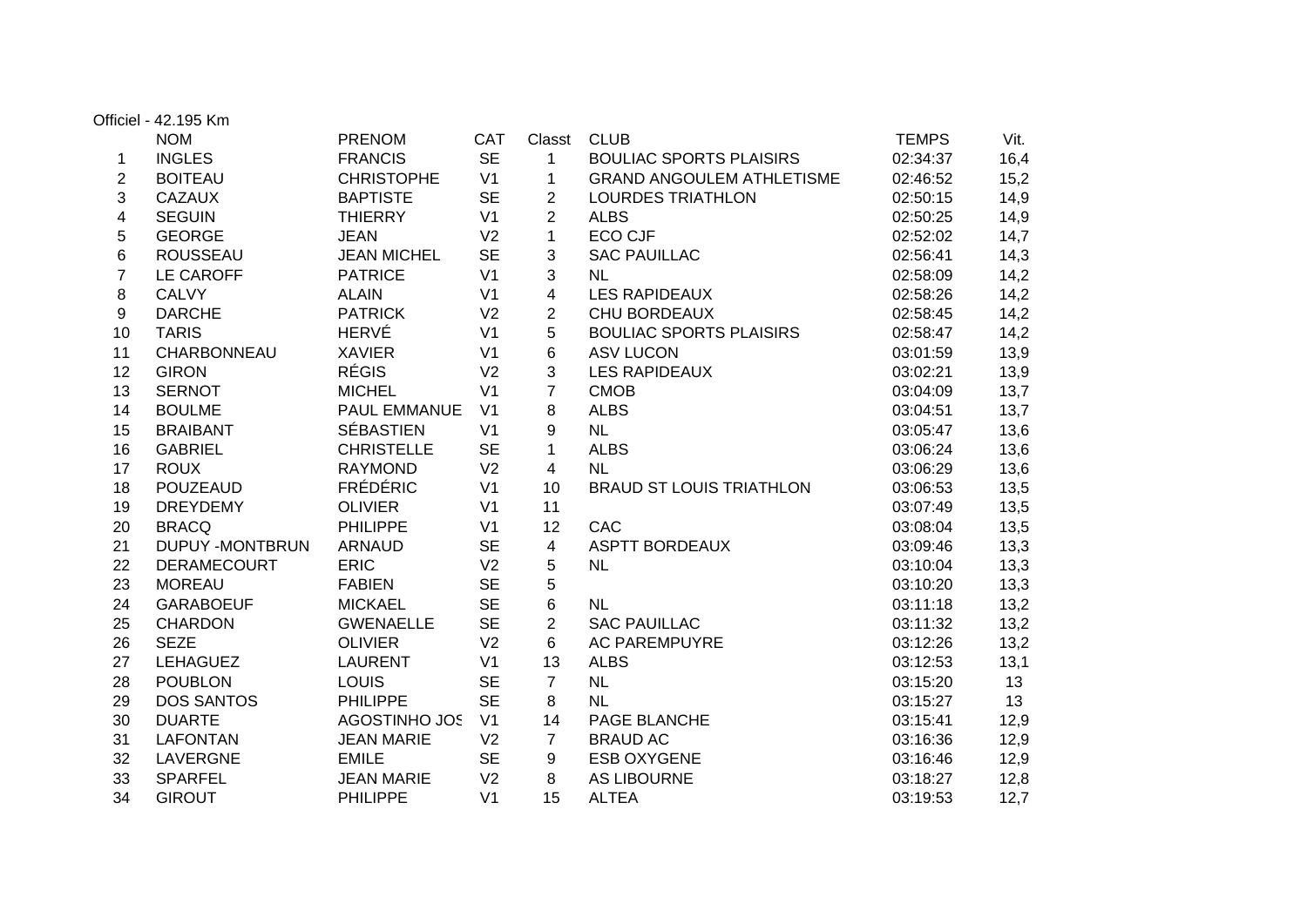| 35 | <b>MALARD</b>    | <b>MICHEL</b>        | V <sub>2</sub> | 9            | <b>NL</b>                      | 03:20:13 | 12,6            |
|----|------------------|----------------------|----------------|--------------|--------------------------------|----------|-----------------|
| 36 | <b>MAUDUYT</b>   | <b>JEAN PHILIPPE</b> | <b>SE</b>      | 10           | NL                             | 03:20:16 | 12,6            |
| 37 | <b>TASTET</b>    | ANDRÉ                | V <sub>3</sub> | $\mathbf{1}$ | STADE MONT DE MARSAN           | 03:20:48 | 12,6            |
| 38 | <b>CLEMENT</b>   | <b>FRANCK</b>        | V <sub>1</sub> | 16           | <b>NL</b>                      | 03:21:22 | 12,6            |
| 39 | <b>LACARTE</b>   | <b>CÉDRIC</b>        | <b>SE</b>      | 11           | AS AMBARES                     | 03:21:53 | 12,5            |
| 40 | <b>MUTIN</b>     | <b>PHILIPPE</b>      | V <sub>2</sub> | 10           | <b>NL</b>                      | 03:21:54 | 12,5            |
| 41 | <b>LACOMBE</b>   | <b>CHRISTIAN</b>     | V <sub>2</sub> | 11           | <b>ALBS</b>                    | 03:23:15 | 12,5            |
| 42 | <b>PERA</b>      | <b>CHRISTOPHE</b>    | <b>SE</b>      | 12           | <b>NL</b>                      | 03:24:12 | 12,4            |
| 43 | <b>ROBIN</b>     | <b>PIERRE</b>        | V <sub>1</sub> | 17           | <b>JARNAC ATHLETISME</b>       | 03:24:14 | 12,4            |
| 44 | <b>SERANI</b>    | <b>LAURENT</b>       | V <sub>1</sub> | 18           | <b>STADE BORDELAIS</b>         | 03:24:17 | 12,4            |
| 45 | <b>DUTHEIL</b>   | <b>XAVIER</b>        | <b>SE</b>      | 13           | ASC CUB                        | 03:24:59 | 12,4            |
| 46 | <b>GANNE</b>     | <b>JEAN MICHEL</b>   | V <sub>2</sub> | 12           | <b>NL</b>                      | 03:25:37 | 12,3            |
| 47 | <b>CASTEL</b>    | <b>DANIEL</b>        | V <sub>1</sub> | 19           | NL                             | 03:26:04 | 12,3            |
| 48 | <b>REILHAC</b>   | <b>FRANCIS</b>       | V <sub>2</sub> | 13           | <b>KM42</b>                    | 03:27:24 | 12,2            |
| 49 | <b>BERTHELOT</b> | <b>LAURENT</b>       | V <sub>1</sub> | 20           | <b>GALOPINS BREDOIS</b>        | 03:27:32 | 12,2            |
| 50 | <b>TANGUY</b>    | <b>SÉBASTIEN</b>     | <b>SE</b>      | 14           | <b>NL</b>                      | 03:27:45 | 12,2            |
| 51 | CAILLETEAU       | <b>ERIC</b>          | V <sub>1</sub> | 21           | <b>BRAUD AC</b>                | 03:28:06 | 12,2            |
| 52 | <b>MOMMAIRE</b>  | <b>PHILIPPE</b>      | V <sub>2</sub> | 14           | <b>NL</b>                      | 03:28:34 | 12,1            |
| 53 | <b>DELANNOY</b>  | <b>GILLES</b>        | V <sub>2</sub> | 15           | <b>NL</b>                      | 03:28:58 | 12,1            |
| 54 | <b>GELLE</b>     | RÉMI                 | V <sub>2</sub> | 16           | <b>BRAUD AC</b>                | 03:29:08 | 12,1            |
| 55 | <b>MARTIGNY</b>  | <b>DIDIER</b>        | V <sub>1</sub> | 22           | <b>BRAUD AC</b>                | 03:29:09 | 12,1            |
| 56 | <b>DAFFIS</b>    | <b>DOMINIQUE</b>     | <b>SE</b>      | 15           | <b>NL</b>                      | 03:29:51 | 12,1            |
| 57 | <b>MORILLON</b>  | <b>THOMAS</b>        | <b>SE</b>      | 16           | NL                             | 03:30:13 | 12 <sup>°</sup> |
| 58 | <b>DELOBEL</b>   | <b>THOMAS</b>        | <b>SE</b>      | 17           | NL                             | 03:30:42 | 12              |
| 59 | <b>SINANOVIC</b> | <b>SYLVAIN</b>       | V <sub>1</sub> | 23           | <b>RA SALLEBOEUF</b>           | 03:30:58 | 12 <sub>2</sub> |
| 60 | <b>SOULET</b>    | <b>MICHEL</b>        | V <sub>2</sub> | 17           | <b>SAM MERIGNAC</b>            | 03:31:35 | 12 <sup>°</sup> |
| 61 | <b>RAGOT</b>     | <b>THIERRY</b>       | V <sub>1</sub> | 24           | <b>ALBS</b>                    | 03:31:54 | 11,9            |
| 62 | CAYRE            | GWÉNAËL              | <b>SE</b>      | 18           | NL                             | 03:32:23 | 11,9            |
| 63 | <b>POUGET</b>    | <b>STÉPHANE</b>      | <b>SE</b>      | 19           | <b>LIEVRES ET TORTUES</b>      | 03:32:30 | 11,9            |
| 64 | <b>FONTAN</b>    | <b>GILLES</b>        | <b>SE</b>      | 20           | <b>NL</b>                      | 03:32:36 | 11,9            |
| 65 | SAUBADU          | <b>YANNICK</b>       | <b>SE</b>      | 21           | <b>SA CONDOM</b>               | 03:34:22 | 11,8            |
| 66 | <b>LACHAISE</b>  | <b>NADINE</b>        | V <sub>1</sub> | $\mathbf{1}$ | <b>SCO ANGERS</b>              | 03:34:28 | 11,8            |
| 67 | <b>SIMON</b>     | <b>DAVID</b>         | <b>SE</b>      | 22           | <b>Running Club St Maixent</b> | 03:34:37 | 11,8            |
| 68 | <b>MOREAU</b>    | <b>EMMANUEL</b>      | <b>SE</b>      | 23           | <b>NL</b>                      | 03:34:43 | 11,8            |
| 69 | <b>WRIGHT</b>    | <b>PAUL</b>          | V <sub>1</sub> | 25           | <b>NL</b>                      | 03:34:51 | 11,8            |
| 70 | <b>SIMONNET</b>  | <b>STÉPHANE</b>      | <b>SE</b>      | 24           | <b>NL</b>                      | 03:34:59 | 11,8            |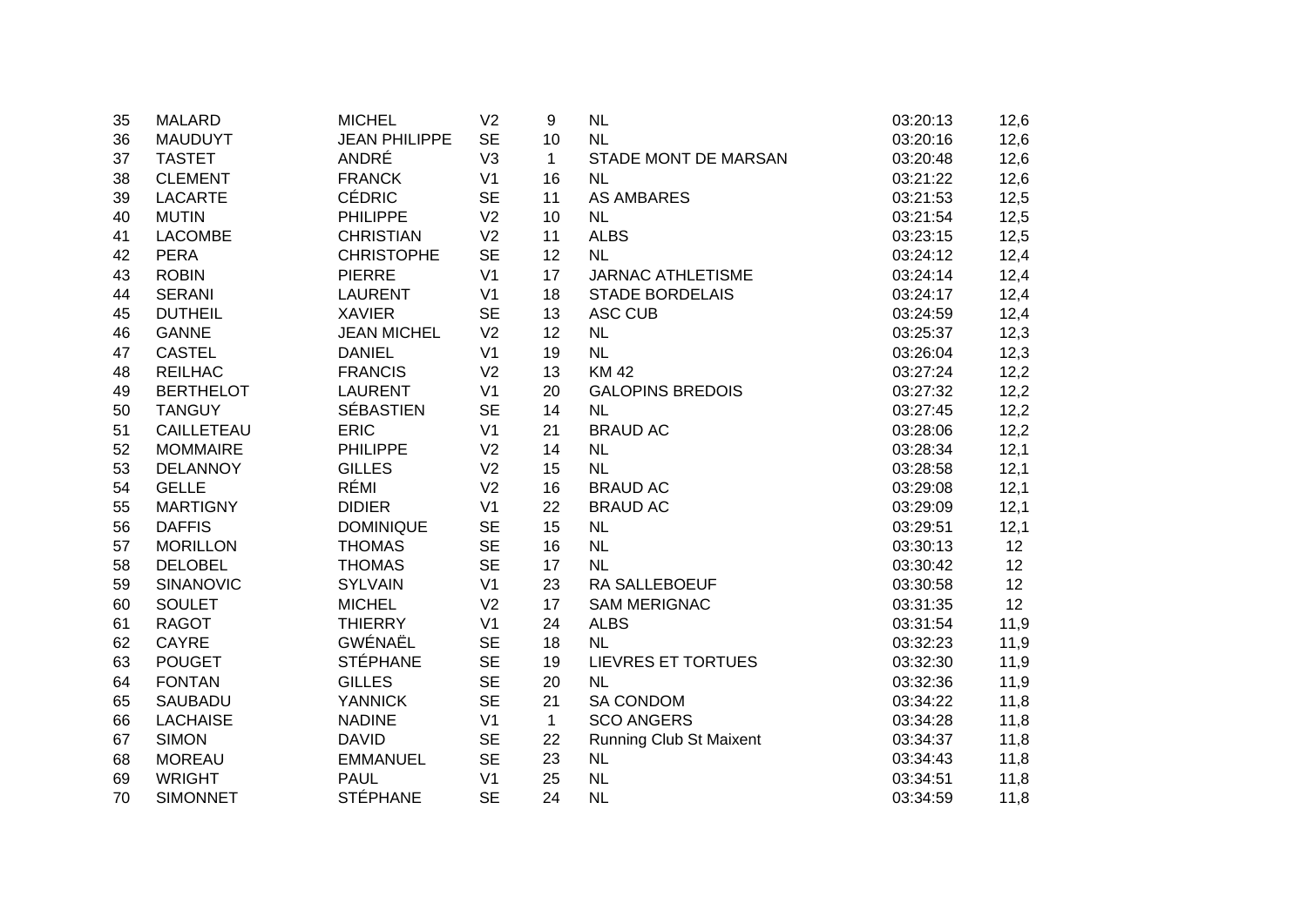| 71  | VANDAME           | <b>DAVID</b>       | <b>SE</b>      | 25             | <b>NL</b>                         | 03:35:31 | 11,7 |
|-----|-------------------|--------------------|----------------|----------------|-----------------------------------|----------|------|
| 72  | <b>MONNIER</b>    | <b>ARNAUD</b>      | V <sub>1</sub> | 26             | <b>NL</b>                         | 03:36:03 | 11,7 |
| 73  | <b>MANTENAC</b>   | <b>PASCAL</b>      | <b>SE</b>      | 26             | <b>BRAUD AC</b>                   | 03:36:39 | 11,7 |
| 74  | <b>ROUSSEAU</b>   | <b>FABRICE</b>     | V <sub>1</sub> | 27             | <b>ADRENALINE 33</b>              | 03:36:50 | 11,7 |
| 75  | <b>BURBAUD</b>    | <b>ALAIN</b>       | V <sub>2</sub> | 18             | COGNAC AC                         | 03:36:52 | 11,7 |
| 76  | <b>CHARRIER</b>   | <b>NOËL</b>        | V <sub>1</sub> | 28             | <b>AKRO BITUME</b>                | 03:37:04 | 11,7 |
| 77  | <b>RANCINAN</b>   | <b>CHRISTOPHE</b>  | V <sub>1</sub> | 29             | <b>ALBS</b>                       | 03:37:09 | 11,7 |
| 78  | <b>JOBARD</b>     | <b>YOANN</b>       | <b>SE</b>      | 27             | <b>NL</b>                         | 03:37:16 | 11,7 |
| 79  | <b>PLAINAUD</b>   | GÉRARD             | V <sub>2</sub> | 19             | <b>JOGGING LOISIR COURVOISIER</b> | 03:37:30 | 11,6 |
| 80  | <b>ICEAGA</b>     | <b>ALAIN</b>       | V <sub>1</sub> | 30             | <b>NL</b>                         | 03:38:11 | 11,6 |
| 81  | <b>DETHLOFF</b>   | <b>STÉPHANE</b>    | V <sub>1</sub> | 31             | <b>NL</b>                         | 03:38:40 | 11,6 |
| 82  | <b>ROCABOY</b>    | <b>DAVID</b>       | V <sub>1</sub> | 32             | <b>NL</b>                         | 03:39:27 | 11,5 |
| 83  | <b>CHAUME</b>     | <b>EMMANUEL</b>    | V <sub>2</sub> | 20             | <b>HOPITAL DE BLAYE</b>           | 03:39:38 | 11,5 |
| 84  | <b>DELOMIER</b>   | ALEXANDRE          | <b>SE</b>      | 28             | <b>NL</b>                         | 03:40:21 | 11,5 |
| 85  | <b>GREGOIRE</b>   | <b>NICOLAS</b>     | <b>SE</b>      | 29             | <b>ALBS</b>                       | 03:40:51 | 11,5 |
| 86  | <b>DELISLE</b>    | <b>ANNE MARIE</b>  | V <sub>2</sub> | $\mathbf{1}$   | <b>NL</b>                         | 03:41:05 | 11,5 |
| 87  | <b>BERNALEAU</b>  | <b>FABRICE</b>     | V <sub>1</sub> | 33             | <b>BRAUD AC</b>                   | 03:41:29 | 11,4 |
| 88  | <b>BOUCHET</b>    | <b>BRUNO</b>       | V <sub>2</sub> | 21             | C.A.S.C de Niort                  | 03:41:42 | 11,4 |
| 89  | <b>BONNEFOUS</b>  | <b>BERNARD</b>     | V <sub>2</sub> | 22             | <b>CASTEL SARRAZIN</b>            | 03:41:43 | 11,4 |
| 90  | <b>THURIER</b>    | <b>HENRI</b>       | V <sub>2</sub> | 23             | <b>NL</b>                         | 03:42:47 | 11,4 |
| 91  | <b>ROY</b>        | <b>DIDIER</b>      | V <sub>2</sub> | 24             | <b>NL</b>                         | 03:42:55 | 11,4 |
| 92  | <b>DEGUILHEM</b>  | <b>CHRISTIANE</b>  | V <sub>2</sub> | $\overline{2}$ | <b>ASPTT PERIGUEUX</b>            | 03:42:59 | 11,4 |
| 93  | <b>MONNIER</b>    | <b>BENOIT</b>      | <b>SE</b>      | 30             | <b>NL</b>                         | 03:43:22 | 11,3 |
| 94  | <b>GAGNER</b>     | <b>HERVÉ</b>       | V <sub>1</sub> | 34             | <b>ALBS</b>                       | 03:43:40 | 11,3 |
| 95  | <b>BELLANGER</b>  | <b>CÉDRIC</b>      | <b>SE</b>      | 31             | <b>NL</b>                         | 03:44:30 | 11,3 |
| 96  | <b>GUILHEMBET</b> | <b>MARTINE</b>     | V <sub>2</sub> | 3              | OXYGENE 32                        | 03:45:52 | 11,2 |
| 97  | <b>ZANNINI</b>    | <b>FRÉDÉRIC</b>    | V <sub>1</sub> | 35             | <b>NL</b>                         | 03:45:52 | 11,2 |
| 98  | <b>MIORIN</b>     | <b>ROBERT</b>      | V <sub>2</sub> | 25             | US CENON RIVE DROITE              | 03:46:42 | 11,2 |
| 99  | <b>VINSONNEAU</b> | <b>DAVID</b>       | <b>SE</b>      | 32             | <b>NL</b>                         | 03:46:57 | 11,2 |
| 100 | <b>LAFOND</b>     | <b>JOEL</b>        | V <sub>2</sub> | 26             | <b>JOGGING LOISIR COURVOISIER</b> | 03:47:56 | 11,1 |
| 101 | <b>WILLEMANS</b>  | <b>PASCALE</b>     | V <sub>1</sub> | $\overline{2}$ | <b>NL</b>                         | 03:48:29 | 11,1 |
| 102 | <b>COLOMBERO</b>  | <b>JEAN MICHEL</b> | V <sub>1</sub> | 36             | <b>ASPTT BORDEAUX</b>             | 03:48:33 | 11,1 |
| 103 | <b>BOYER</b>      | <b>YOANN</b>       | <b>SE</b>      | 33             | <b>NL</b>                         | 03:48:37 | 11,1 |
| 104 | <b>MARCH</b>      | <b>STÉPHANE</b>    | <b>SE</b>      | 34             | <b>NL</b>                         | 03:48:46 | 11,1 |
| 105 | <b>MIGUEL</b>     | <b>PAIVA</b>       | V <sub>1</sub> | 37             | <b>GINASIO CLUB VILA CONDENSE</b> | 03:48:57 | 11,1 |
| 106 | <b>MENOUS</b>     | <b>DIDIER</b>      | V <sub>2</sub> | 27             | <b>NL</b>                         | 03:49:12 | 11   |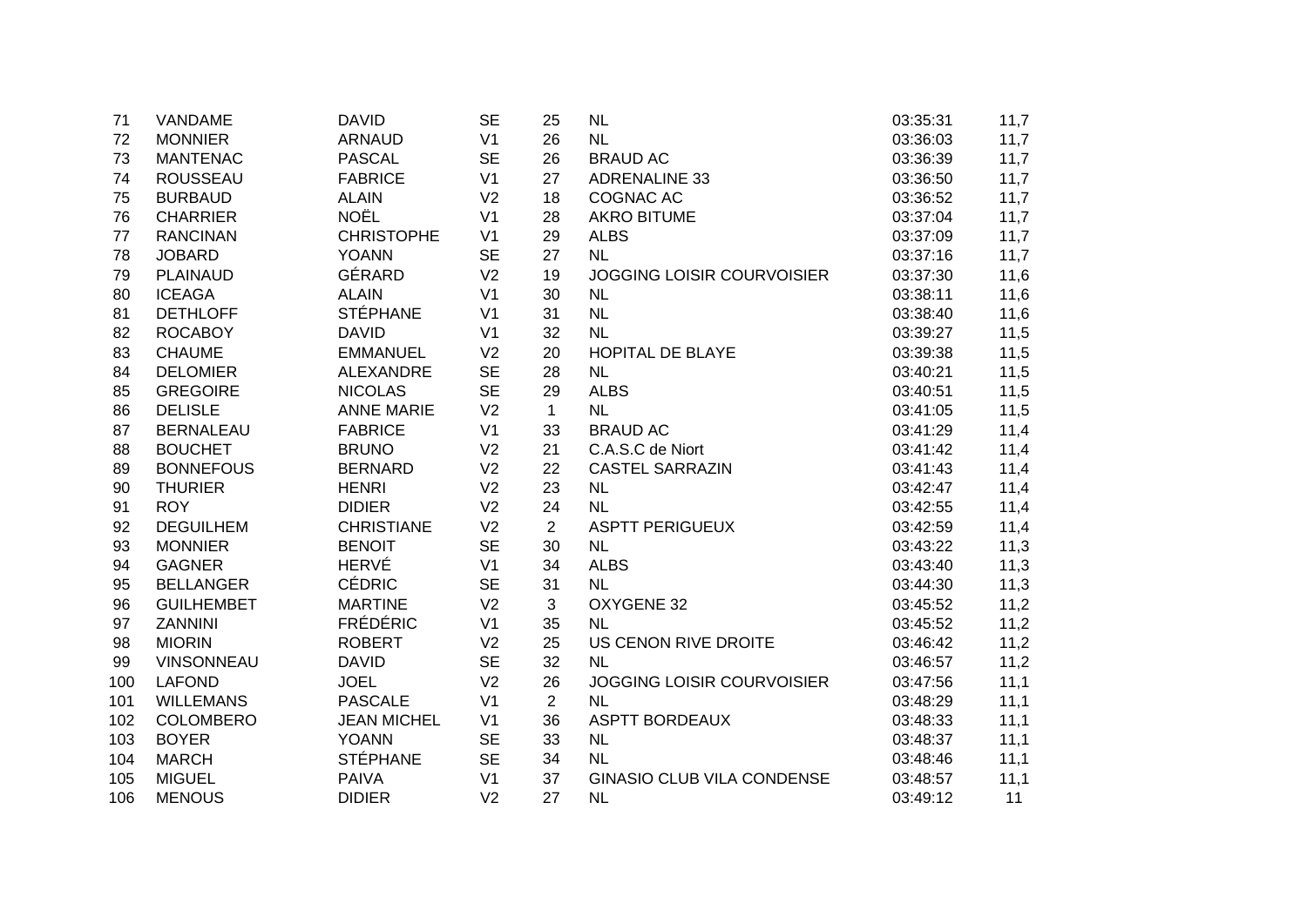| 107 | <b>ZIMMER</b>    | <b>THOMAS</b>        | V <sub>1</sub> | 38 | <b>NL</b>                       | 03:49:43 | 11   |
|-----|------------------|----------------------|----------------|----|---------------------------------|----------|------|
| 108 | <b>OLIVER</b>    | <b>XAVIER</b>        | <b>SE</b>      | 35 | <b>NL</b>                       | 03:49:51 | 11   |
| 109 | QUENNEVILLE      | <b>ERIC</b>          | V <sub>1</sub> | 39 | PESSAC AC                       | 03:49:53 | 11   |
| 110 | <b>ARSICAUD</b>  | <b>CLAUDE</b>        | V <sub>2</sub> | 28 | <b>NL</b>                       | 03:50:12 | 11   |
| 111 | <b>GHINASSI</b>  | <b>ALAIN</b>         | V <sub>1</sub> | 40 | PAGE BLANCHE                    | 03:50:13 | 11   |
| 112 | <b>ROGER</b>     | <b>MATHIEU</b>       | <b>SE</b>      | 36 | <b>NL</b>                       | 03:50:37 | 11   |
| 113 | <b>MARTINEZ</b>  | <b>JEAN NICOLAS</b>  | <b>SE</b>      | 37 | <b>NL</b>                       | 03:51:06 | 11   |
| 114 | <b>SANCHEZ</b>   | <b>WILFRID</b>       | <b>SE</b>      | 38 | <b>ALBS</b>                     | 03:51:15 | 10,9 |
| 115 | <b>BOISGARD</b>  | <b>JACKY</b>         | V <sub>3</sub> | 2  | Asso ACIL                       | 03:51:18 | 10,9 |
| 116 | <b>MALVAUD</b>   | <b>JEAN CHRISTOP</b> | V <sub>1</sub> | 41 | <b>NL</b>                       | 03:51:52 | 10,9 |
| 117 | <b>BECANNE</b>   | <b>FRANCK</b>        | V <sub>1</sub> | 42 | <b>Team CHARENTES TRIATHLON</b> | 03:52:13 | 10,9 |
| 118 | <b>BEGUE</b>     | <b>PHILIPPE</b>      | <b>SE</b>      | 39 | <b>NL</b>                       | 03:52:32 | 10,9 |
| 119 | <b>AUCHE</b>     | <b>PATRICK</b>       | V <sub>1</sub> | 43 | NL                              | 03:52:51 | 10,9 |
| 120 | <b>PIAUD</b>     | <b>CHRISTIAN</b>     | V <sub>2</sub> | 29 | F.A.B.B                         | 03:53:43 | 10,8 |
| 121 | <b>GOUGEAUD</b>  | <b>DENIS</b>         | <b>SE</b>      | 40 | <b>NL</b>                       | 03:53:43 | 10,8 |
| 122 | <b>ORLOWSKY</b>  | <b>JEAN MARC</b>     | V <sub>1</sub> | 44 | <b>NL</b>                       | 03:54:08 | 10,8 |
| 123 | <b>BENETEAU</b>  | <b>MAXIME</b>        | <b>SE</b>      | 41 | <b>NL</b>                       | 03:54:14 | 10,8 |
| 124 | <b>SALZAT</b>    | <b>BERNARD</b>       | V <sub>3</sub> | 3  | <b>NL</b>                       | 03:55:05 | 10,8 |
| 125 | <b>GODICHAUD</b> | <b>JEAN CLAUDE</b>   | V <sub>3</sub> | 4  | <b>NL</b>                       | 03:55:11 | 10,8 |
| 126 | <b>CURIEN</b>    | GÉRARD               | V <sub>2</sub> | 30 | <b>NL</b>                       | 03:55:30 | 10,8 |
| 127 | VANSIELEGHEM     | <b>XAVIER</b>        | <b>SE</b>      | 42 | PAGE BLANCHE                    | 03:55:41 | 10,7 |
| 128 | LELUHERNE        | <b>MICHEL</b>        | V <sub>3</sub> | 5  | <b>ACF MONTERBLANC</b>          | 03:56:09 | 10,7 |
| 129 | <b>DERIANO</b>   | <b>LAURENCE</b>      | V <sub>1</sub> | 3  | <b>ACF MONTERBLANC</b>          | 03:56:16 | 10,7 |
| 130 | <b>GOUASMI</b>   | <b>KARIM</b>         | V <sub>1</sub> | 45 | <b>NL</b>                       | 03:56:24 | 10,7 |
| 131 | <b>FARCY</b>     | <b>THIERRY</b>       | V <sub>1</sub> | 46 | <b>NL</b>                       | 03:56:25 | 10,7 |
| 132 | <b>DAVID</b>     | <b>DIDIER</b>        | V <sub>1</sub> | 47 | <b>CE ARKEMA</b>                | 03:56:44 | 10,7 |
| 133 | <b>FLEJOU</b>    | <b>JEAN JACQUES</b>  | V <sub>2</sub> | 31 | <b>NL</b>                       | 03:57:20 | 10,7 |
| 134 | <b>FERNANDO</b>  | <b>GENEVIÈVE</b>     | V <sub>2</sub> | 4  | <b>EVMA</b>                     | 03:57:30 | 10,7 |
| 135 | <b>DIEUDONNE</b> | <b>JEAN MARIE</b>    | V <sub>3</sub> | 6  | <b>NL</b>                       | 03:57:30 | 10,7 |
| 136 | <b>DESMOND</b>   | <b>JEAN PAUL</b>     | V <sub>3</sub> | 7  | <b>JSSSC</b>                    | 03:57:35 | 10,7 |
| 137 | <b>GUILLAUME</b> | <b>DOMINIQUE</b>     | V <sub>2</sub> | 32 | <b>NL</b>                       | 03:57:52 | 10,6 |
| 138 | <b>BRUN</b>      | <b>BERNARD</b>       | V <sub>2</sub> | 33 | <b>NL</b>                       | 03:57:59 | 10,6 |
| 139 | <b>AILLERIE</b>  | <b>DIDIER</b>        | V <sub>2</sub> | 34 | <b>SCO ANGERS</b>               | 03:58:18 | 10,6 |
| 140 | <b>CLAES</b>     | <b>JEAN PIERRE</b>   | V <sub>3</sub> | 8  | <b>NL</b>                       | 03:58:30 | 10,6 |
| 141 | <b>NEREEC</b>    | <b>LOIC</b>          | V <sub>2</sub> | 35 | <b>NL</b>                       | 03:58:31 | 10,6 |
| 142 | <b>CROCHET</b>   | <b>STÉPHANE</b>      | <b>SE</b>      | 43 | <b>NL</b>                       | 03:58:40 | 10,6 |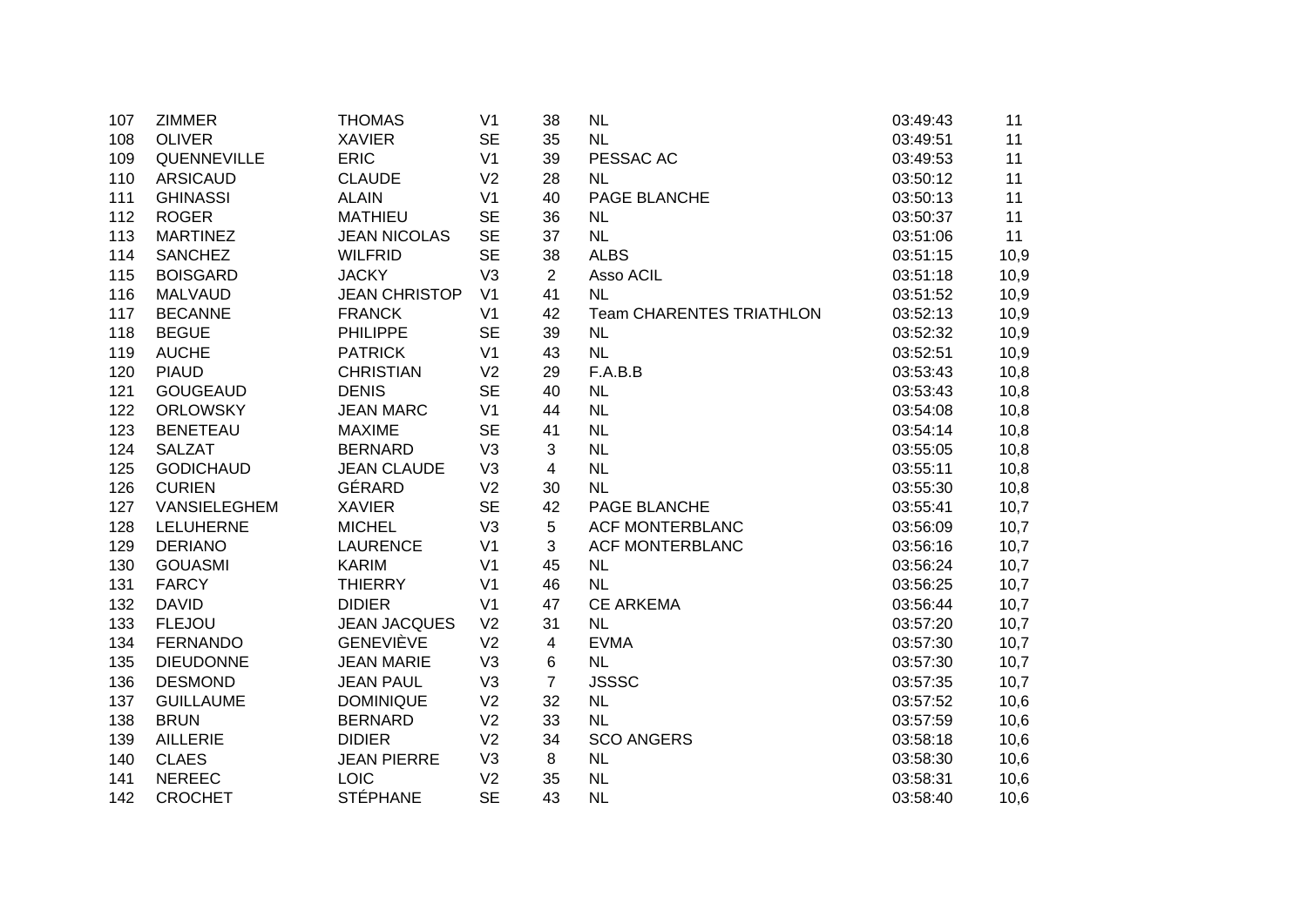| 143 | <b>MARCHAND</b>   | <b>FRÉDÉRIC</b>    | <b>SE</b>      | 44             | <b>NL</b>                | 03:58:40 | 10,6 |
|-----|-------------------|--------------------|----------------|----------------|--------------------------|----------|------|
| 144 | <b>TARTROU</b>    | <b>RAYMOND</b>     | V <sub>4</sub> | $\mathbf{1}$   | <b>JOG'IN PLOEMEUR</b>   | 03:58:54 | 10,6 |
| 145 | <b>CHAUVIGNE</b>  | <b>BENOIST</b>     | V <sub>1</sub> | 48             | <b>NL</b>                | 03:59:02 | 10,6 |
| 146 | <b>ENSELME</b>    | <b>PATRICE</b>     | <b>SE</b>      | 45             | <b>NL</b>                | 03:59:35 | 10,6 |
| 147 | <b>REMARK</b>     | <b>FRANÇOIS</b>    | <b>SE</b>      | 46             | <b>NL</b>                | 03:59:42 | 10,6 |
| 148 | <b>GARZUEL</b>    | <b>CÉDRIC</b>      | <b>SE</b>      | 47             | <b>NL</b>                | 04:00:48 | 10,5 |
| 149 | <b>SAINT MARC</b> | <b>MICHEL</b>      | V <sub>2</sub> | 36             | <b>NL</b>                | 04:00:56 | 10,5 |
| 150 | <b>COUTEAU</b>    | <b>STÉPHANE</b>    | V <sub>1</sub> | 49             | <b>NL</b>                | 04:01:29 | 10,5 |
| 151 | <b>DROUET</b>     | <b>PASCAL</b>      | V <sub>1</sub> | 50             | ADRENALINE 33            | 04:01:37 | 10,5 |
| 152 | <b>ROUVIER</b>    | <b>ISABELLE</b>    | V <sub>1</sub> | $\overline{4}$ | LES FOULESS ST AUBINOISE | 04:01:41 | 10,5 |
| 153 | <b>SEVAL</b>      | <b>JACQUES</b>     | V <sub>2</sub> | 37             | <b>NL</b>                | 04:01:58 | 10,5 |
| 154 | <b>AUTIER</b>     | <b>JEAN PAUL</b>   | V <sub>3</sub> | 9              | NL                       | 04:01:58 | 10,5 |
| 155 | <b>GODET</b>      | <b>MARYSE</b>      | V <sub>2</sub> | 5              | NL                       | 04:01:59 | 10,5 |
| 156 | LAMY              | <b>PATRICK</b>     | V <sub>2</sub> | 38             | <b>NL</b>                | 04:02:20 | 10,4 |
| 157 | <b>BORDES</b>     | <b>BENJAMIN</b>    | <b>SE</b>      | 48             | <b>NL</b>                | 04:02:29 | 10,4 |
| 158 | VANSIELEGHEM      | <b>GILLES</b>      | V <sub>1</sub> | 51             | <b>SPIRIDON CRECHOIS</b> | 04:02:55 | 10,4 |
| 159 | <b>ROUVIER</b>    | <b>PHILIPPE</b>    | V <sub>2</sub> | 39             | LES FOULEES ST AUBINOISE | 04:03:03 | 10,4 |
| 160 | <b>PROUST</b>     | <b>PASCAL</b>      | V <sub>2</sub> | 40             | FOOTING SEP MOUGON       | 04:03:25 | 10,4 |
| 161 | LELEU             | <b>SERGE</b>       | V <sub>2</sub> | 41             | <b>NL</b>                | 04:03:31 | 10,4 |
| 162 | <b>SAURA</b>      | <b>CHRISTINE</b>   | V <sub>1</sub> | 5              | NL                       | 04:04:01 | 10,4 |
| 163 | <b>DOYHENARD</b>  | <b>SÉBASTIEN</b>   | <b>SE</b>      | 49             | <b>NL</b>                | 04:04:07 | 10,4 |
| 164 | <b>AGNIMEL</b>    | <b>AURÉLIEN</b>    | V <sub>1</sub> | 52             | <b>LES ECUREUILS</b>     | 04:04:09 | 10,4 |
| 165 | <b>REB</b>        | <b>JEAN PIERRE</b> | V <sub>1</sub> | 53             | NL                       | 04:04:44 | 10,3 |
| 166 | <b>FAURE</b>      | <b>JÉROME</b>      | <b>SE</b>      | 50             | <b>NL</b>                | 04:04:48 | 10,3 |
| 167 | <b>JOUSSEMET</b>  | <b>DIDIER</b>      | V <sub>2</sub> | 42             | <b>US Aigrefeuille</b>   | 04:05:01 | 10,3 |
| 168 | <b>DE TARLE</b>   | <b>MATTHIEU</b>    | <b>SE</b>      | 51             | <b>NL</b>                | 04:05:28 | 10,3 |
| 169 | <b>DUMAND</b>     | <b>JEAN LUC</b>    | V <sub>2</sub> | 43             | <b>ALBS</b>              | 04:05:30 | 10,3 |
| 170 | <b>MAILLEFER</b>  | <b>TIMOTHÉE</b>    | <b>SE</b>      | 52             | <b>NL</b>                | 04:06:27 | 10,3 |
| 171 | <b>RIBEROL</b>    | <b>ALAIN</b>       | V <sub>1</sub> | 54             | NL                       | 04:06:39 | 10,3 |
| 172 | <b>MEHAYE</b>     | <b>OLIVIER</b>     | V <sub>1</sub> | 55             | <b>NL</b>                | 04:06:46 | 10,3 |
| 173 | <b>GIRARD</b>     | <b>BERTRAND</b>    | V <sub>1</sub> | 56             | <b>NL</b>                | 04:07:11 | 10,2 |
| 174 | <b>HANRAS</b>     | <b>PASCAL</b>      | V <sub>1</sub> | 57             | <b>SAM MERIGNAC</b>      | 04:07:18 | 10,2 |
| 175 | <b>METAIS</b>     | <b>MARTINE</b>     | V <sub>2</sub> | 6              | <b>EVMA</b>              | 04:07:36 | 10,2 |
| 176 | <b>HEUDELEINE</b> | <b>ARNAUD</b>      | V <sub>1</sub> | 58             | <b>NL</b>                | 04:08:55 | 10,2 |
| 177 | <b>PETAGNA</b>    | <b>PHILIPPE</b>    | V <sub>2</sub> | 44             | <b>NL</b>                | 04:09:02 | 10,2 |
| 178 | <b>COMBAUD</b>    | <b>CHRISTOPHE</b>  | V <sub>1</sub> | 59             | FA BARRET BARBEZIEUX     | 04:10:07 | 10,1 |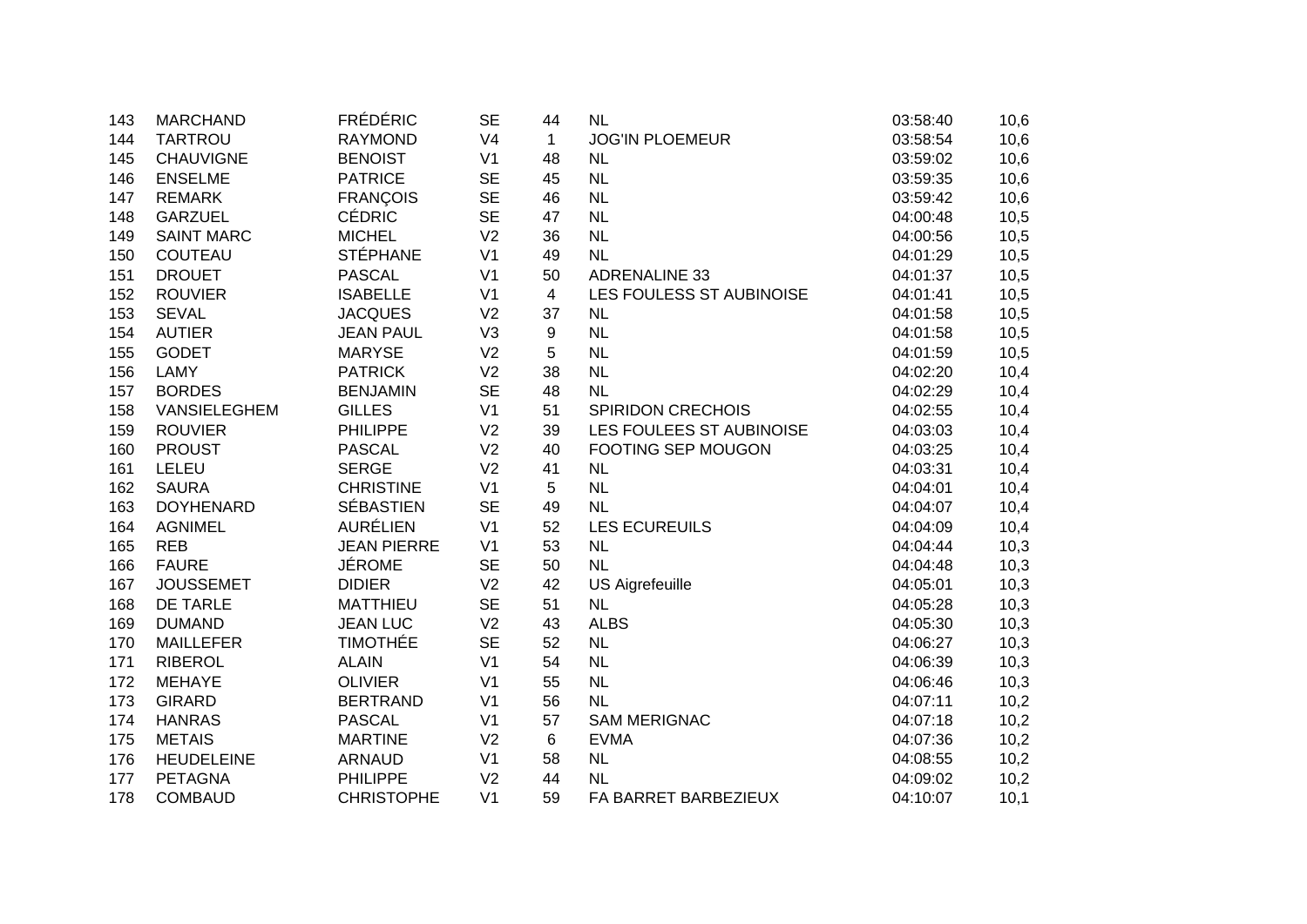| 179 | <b>GOMBEAU</b>          | <b>ALAIN</b>      | <b>SE</b>      | 53             | <b>JARNAC ATHLETISME</b>   | 04:10:30 | 10,1 |
|-----|-------------------------|-------------------|----------------|----------------|----------------------------|----------|------|
| 180 | <b>BUSSIER</b>          | <b>JACKY</b>      | V <sub>2</sub> | 45             | <b>JOGGING CHATEAUNEUF</b> | 04:10:31 | 10,1 |
| 181 | <b>MEYNARD</b>          | <b>WILLY</b>      | <b>SE</b>      | 54             | <b>NL</b>                  | 04:11:09 | 10,1 |
| 182 | STUART JOHN MOSELE JOHN |                   | V <sub>1</sub> | 60             | <b>NL</b>                  | 04:11:12 | 10,1 |
| 183 | <b>BLANCO</b>           | <b>ANGEL</b>      | V <sub>1</sub> | 61             | <b>NL</b>                  | 04:11:18 | 10,1 |
| 184 | <b>MARIEL</b>           | <b>ERIC</b>       | V <sub>1</sub> | 62             | <b>NL</b>                  | 04:11:29 | 10,1 |
| 185 | <b>VERRIN</b>           | <b>CHRISTOPHE</b> | <b>SE</b>      | 55             | <b>NL</b>                  | 04:11:32 | 10,1 |
| 186 | <b>DUPOUY</b>           | <b>STÉPHANE</b>   | <b>SE</b>      | 56             | <b>NL</b>                  | 04:11:53 | 10,1 |
| 187 | <b>SURCOUF</b>          | <b>CHRISTOPHE</b> | V <sub>1</sub> | 63             | <b>NL</b>                  | 04:12:09 | 10   |
| 188 | <b>VIALE</b>            | <b>FABRICE</b>    | V <sub>1</sub> | 64             | <b>NL</b>                  | 04:12:09 | 10   |
| 189 | <b>VINCENT</b>          | <b>NATHANAEL</b>  | V <sub>1</sub> | 65             | <b>NL</b>                  | 04:12:13 | 10   |
| 190 | <b>SELLIER</b>          | <b>NADIA</b>      | V <sub>1</sub> | 6              | <b>NL</b>                  | 04:13:00 | 10   |
| 191 | <b>SELLIER</b>          | <b>BRUNO</b>      | V <sub>1</sub> | 66             | NL                         | 04:13:01 | 10   |
| 192 | <b>LACOUR</b>           | <b>DOMINIQUE</b>  | V <sub>2</sub> | 46             | <b>KM42</b>                | 04:13:11 | 10   |
| 193 | <b>MIGUEL</b>           | <b>NATHALIE</b>   | V <sub>1</sub> | $\overline{7}$ | <b>NL</b>                  | 04:13:22 | 10   |
| 194 | <b>PASQUET</b>          | <b>JEAN PAUL</b>  | V <sub>1</sub> | 67             | <b>NL</b>                  | 04:13:32 | 10   |
| 195 | <b>CHERONNET</b>        | <b>THOMAS</b>     | V <sub>2</sub> | 47             | <b>NL</b>                  | 04:14:25 | 10   |
| 196 | <b>LE BAYON</b>         | <b>RENÉ</b>       | V <sub>4</sub> | 2              | NL                         | 04:14:44 | 9,9  |
| 197 | <b>SCHOTT</b>           | <b>OLIVIER</b>    | V <sub>1</sub> | 68             | <b>NL</b>                  | 04:15:06 | 9,9  |
| 198 | <b>DEZEST</b>           | <b>MICHEL</b>     | V <sub>1</sub> | 69             | <b>NL</b>                  | 04:15:15 | 9,9  |
| 199 | <b>POURTAU</b>          | <b>PHILIPPE</b>   | V <sub>1</sub> | 70             | <b>NL</b>                  | 04:15:15 | 9,9  |
| 200 | <b>GRASSEAU</b>         | <b>RÉGIS</b>      | <b>SE</b>      | 57             | <b>NL</b>                  | 04:15:28 | 9,9  |
| 201 | <b>DUPOUY</b>           | <b>ERIC</b>       | <b>SE</b>      | 58             | <b>NL</b>                  | 04:16:28 | 9,9  |
| 202 | <b>MARTIN</b>           | <b>DOMINIQUE</b>  | V <sub>2</sub> | 48             | <b>NL</b>                  | 04:16:41 | 9,9  |
| 203 | <b>SCHNELL</b>          | <b>DANIEL</b>     | V <sub>1</sub> | 71             | <b>NL</b>                  | 04:16:58 | 9,9  |
| 204 | <b>MAROT</b>            | <b>PIERRE</b>     | V <sub>1</sub> | 72             | <b>NL</b>                  | 04:17:59 | 9,8  |
| 205 | SALLEFRANQUE            | <b>CHRISTIAN</b>  | V <sub>2</sub> | 49             | <b>NL</b>                  | 04:18:30 | 9,8  |
| 206 | <b>GENRE</b>            | <b>PIERRETTE</b>  | V <sub>3</sub> | $\mathbf{1}$   | <b>NL</b>                  | 04:18:33 | 9,8  |
| 207 | <b>ROUSSET</b>          | <b>PATRICK</b>    | V <sub>2</sub> | 50             | <b>NL</b>                  | 04:19:05 | 9,8  |
| 208 | <b>LELAURAIN</b>        | <b>THIERRY</b>    | V <sub>2</sub> | 51             | <b>NL</b>                  | 04:19:21 | 9,8  |
| 209 | <b>BARDY</b>            | <b>YVES</b>       | V <sub>2</sub> | 52             | <b>NL</b>                  | 04:20:25 | 9,7  |
| 210 | <b>TISSERAND</b>        | <b>PHILIPPE</b>   | V <sub>1</sub> | 73             | <b>NL</b>                  | 04:20:26 | 9,7  |
| 211 | <b>MARTINS</b>          | <b>DAVID</b>      | <b>SE</b>      | 59             | <b>NL</b>                  | 04:20:38 | 9,7  |
| 212 | <b>PERCHE</b>           | <b>EMMANUEL</b>   | <b>SE</b>      | 60             | coeur de saintonge rubgy   | 04:21:05 | 9,7  |
| 213 | <b>DANIAUD</b>          | <b>STÉPHANE</b>   | V <sub>1</sub> | 74             | <b>NL</b>                  | 04:21:17 | 9,7  |
| 214 | <b>SIMON</b>            | <b>JOEL</b>       | V <sub>1</sub> | 75             | Running Club St Maixent    | 04:21:20 | 9,7  |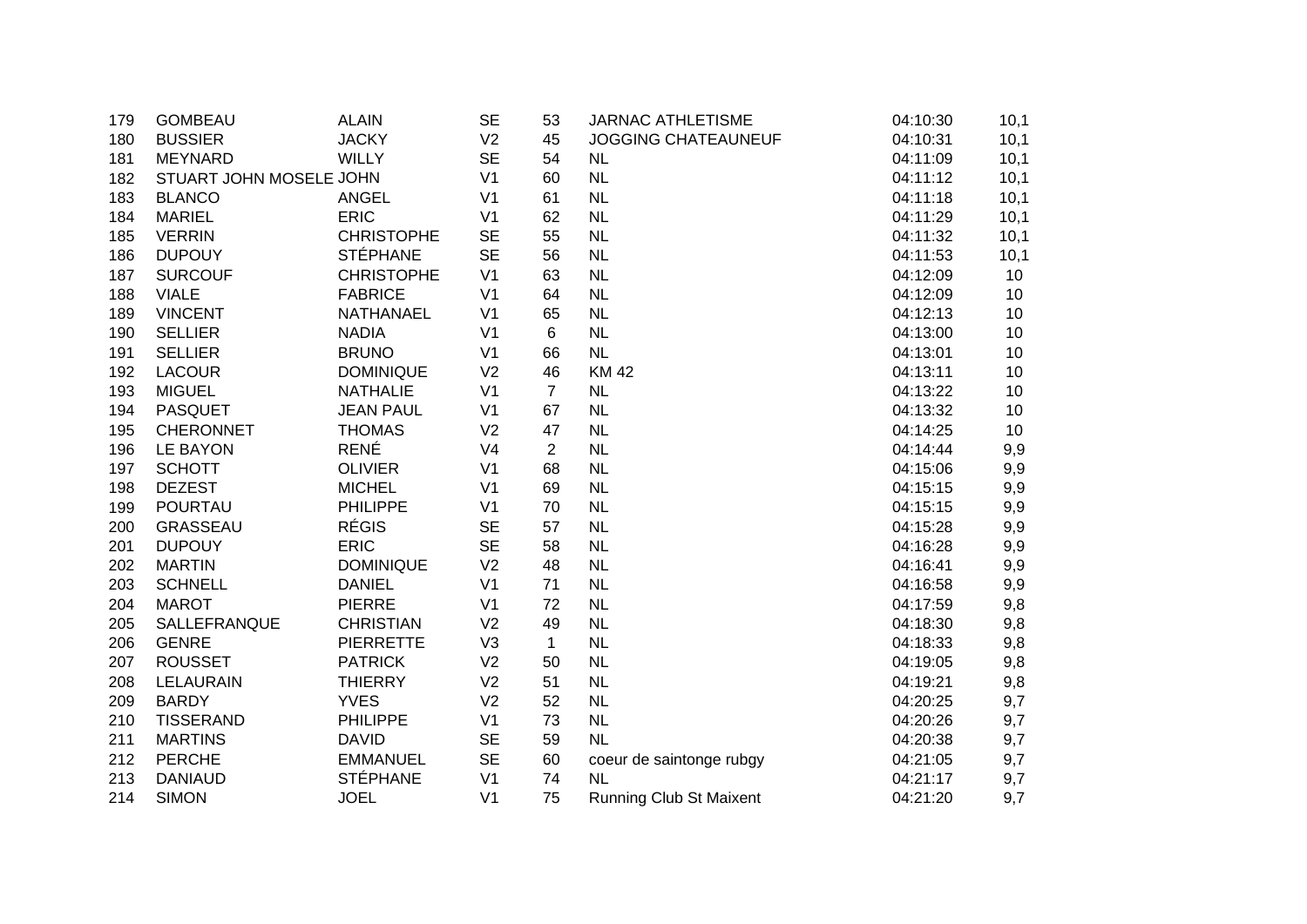| 215 | <b>BOUDIE</b>       | <b>PASCAL</b>       | V <sub>1</sub> | 76             | <b>NL</b>                   | 04:21:25 | 9,7 |
|-----|---------------------|---------------------|----------------|----------------|-----------------------------|----------|-----|
| 216 | <b>METIVIER</b>     | <b>PHILIPPE</b>     | V <sub>2</sub> | 53             | <b>NL</b>                   | 04:21:43 | 9,7 |
| 217 | <b>RAVEAU</b>       | <b>RENÉ</b>         | V <sub>4</sub> | $\mathbf{3}$   | <b>SEC OVA</b>              | 04:22:06 | 9,7 |
| 218 | <b>THEIS</b>        | <b>THIERRY</b>      | V <sub>2</sub> | 54             | <b>CE SANOFI</b>            | 04:23:02 | 9,6 |
| 219 | <b>BERGOUGNOUX</b>  | <b>LUC</b>          | V <sub>1</sub> | 77             | <b>NL</b>                   | 04:23:18 | 9,6 |
| 220 | <b>LAPOUGEAS</b>    | <b>ALAIN</b>        | V <sub>3</sub> | 10             | <b>NL</b>                   | 04:23:37 | 9,6 |
| 221 | <b>BLAIN</b>        | <b>STÉPHANE</b>     | <b>SE</b>      | 61             | <b>NL</b>                   | 04:23:41 | 9,6 |
| 222 | <b>CHAVANEL</b>     | <b>THIERRY</b>      | V <sub>1</sub> | 78             | <b>NL</b>                   | 04:23:45 | 9,6 |
| 223 | <b>MEILLACQ</b>     | <b>BRUNO</b>        | V <sub>2</sub> | 55             | <b>NL</b>                   | 04:24:06 | 9,6 |
| 224 | <b>MAILLEFER</b>    | <b>JOSUÉ</b>        | <b>SE</b>      | 62             | <b>LSC SURGERES</b>         | 04:24:08 | 9,6 |
| 225 | <b>MOREAU</b>       | <b>JEAN BERNARD</b> | V <sub>2</sub> | 56             | <b>F.S.P.N.AS14</b>         | 04:24:45 | 9,6 |
| 226 | LE ROUX             | <b>ALINE</b>        | V <sub>1</sub> | 8              | <b>NL</b>                   | 04:24:56 | 9,6 |
| 227 | <b>MONNIER</b>      | <b>PHILIPPE</b>     | V <sub>2</sub> | 57             | <b>JOGGING CREPICORDIEN</b> | 04:25:01 | 9,6 |
| 228 | <b>NICOLAS</b>      | <b>DANIEL</b>       | V <sub>2</sub> | 58             | <b>JOGGING CREPICORDIEN</b> | 04:25:01 | 9,6 |
| 229 | <b>LE GUERN</b>     | <b>FRANCK</b>       | V <sub>1</sub> | 79             | <b>NL</b>                   | 04:25:10 | 9,5 |
| 230 | <b>FOUQUET</b>      | <b>FRANÇOIS</b>     | V <sub>1</sub> | 80             | <b>NL</b>                   | 04:25:24 | 9,5 |
| 231 | <b>FOUQUET</b>      | <b>PHILIPPE</b>     | V <sub>1</sub> | 81             | S/L UAC BRIOUXAISE          | 04:25:24 | 9,5 |
| 232 | <b>DAUNAY</b>       | <b>MARC</b>         | V <sub>1</sub> | 82             | <b>FOULEES SAINT AUBIN</b>  | 04:25:27 | 9,5 |
| 233 | <b>LESEGUE</b>      | <b>BAPTISTE</b>     | ES             | $\mathbf{1}$   | <b>NL</b>                   | 04:25:41 | 9,5 |
| 234 | <b>LUCAS</b>        | <b>GUY</b>          | V <sub>1</sub> | 83             | <b>NL</b>                   | 04:26:05 | 9,5 |
| 235 | <b>VIGNEAU</b>      | <b>FRANÇOIS</b>     | V <sub>1</sub> | 84             | Adrénaline 33               | 04:26:21 | 9,5 |
| 236 | <b>GRANDFILS</b>    | <b>ERIC</b>         | V <sub>2</sub> | 59             | <b>NL</b>                   | 04:27:08 | 9,5 |
| 237 | <b>URBAIN</b>       | <b>GINETTE</b>      | V <sub>2</sub> | $\overline{7}$ | NL                          | 04:27:08 | 9,5 |
| 238 | <b>DAVIGNON</b>     | <b>BENOIT</b>       | V <sub>1</sub> | 85             | <b>NL</b>                   | 04:27:39 | 9,5 |
| 239 | <b>CAIRES SOUSA</b> | <b>NEY</b>          | V <sub>2</sub> | 60             | TRIACAO (BRESIL)            | 04:27:44 | 9,5 |
| 240 | POUMEAU             | <b>PHILIPPE</b>     | V <sub>2</sub> | 61             | <b>NL</b>                   | 04:28:17 | 9,4 |
| 241 | <b>HUGUET</b>       | <b>ALEXIS</b>       | <b>SE</b>      | 63             | <b>NL</b>                   | 04:28:37 | 9,4 |
| 242 | <b>CLOPEAU</b>      | <b>NATHALIE</b>     | V <sub>1</sub> | 9              | <b>NL</b>                   | 04:28:51 | 9,4 |
| 243 | <b>CHARTIER</b>     | <b>CHRISTINE</b>    | V <sub>1</sub> | 10             | <b>LMA</b>                  | 04:28:56 | 9,4 |
| 244 | <b>BARRE</b>        | <b>PAULETTE</b>     | V <sub>1</sub> | 11             | <b>EVMA</b>                 | 04:29:14 | 9,4 |
| 245 | <b>MEERT</b>        | <b>FRANK</b>        | V <sub>1</sub> | 86             | <b>BOCCALINO</b>            | 04:29:40 | 9,4 |
| 246 | <b>ENDELS</b>       | <b>MARC</b>         | V <sub>3</sub> | 11             | <b>BOCCALINO</b>            | 04:29:41 | 9,4 |
| 247 | <b>DECLERCQ</b>     | <b>MICKAEL</b>      | V <sub>1</sub> | 87             | <b>BOCCALINO</b>            | 04:29:42 | 9,4 |
| 248 | <b>GARAY</b>        | LÉON-MICHEL         | V <sub>3</sub> | 12             | <b>ACL TARNOS</b>           | 04:29:54 | 9,4 |
| 249 | <b>POIRIER</b>      | <b>BRUNO</b>        | V <sub>2</sub> | 62             | <b>ES COUERON</b>           | 04:30:10 | 9,4 |
| 250 | <b>COUILLET</b>     | <b>PHILIPPE</b>     | V <sub>2</sub> | 63             | <b>NL</b>                   | 04:30:11 | 9,4 |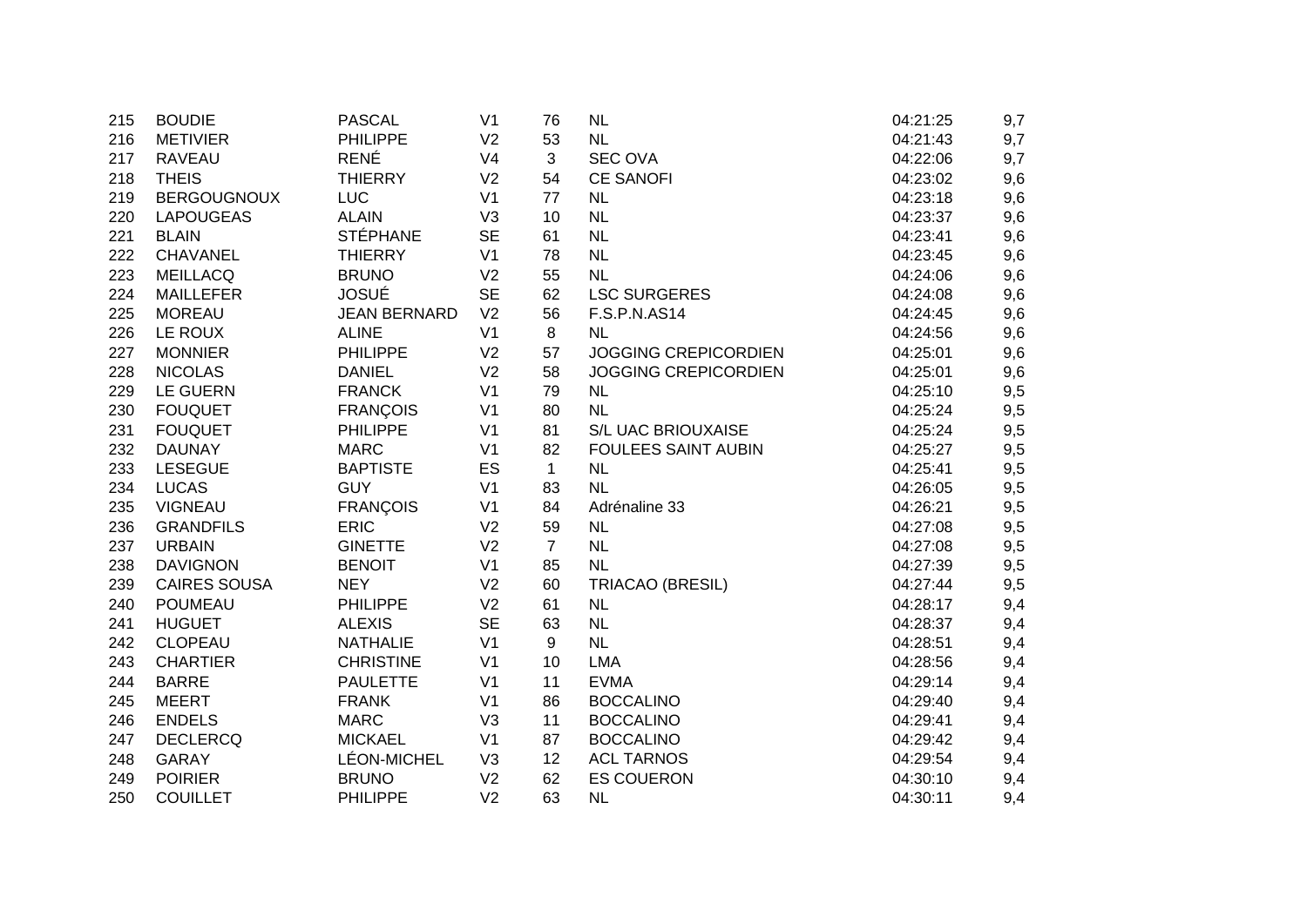| 251 | <b>MENANT</b>      | <b>ALAIN</b>       | V <sub>2</sub> | 64             | <b>USC ALBI</b>             | 04:30:19 | 9,4 |
|-----|--------------------|--------------------|----------------|----------------|-----------------------------|----------|-----|
| 252 | DANIEL-DAVID       | <b>GILBERT</b>     | V <sub>2</sub> | 65             | <b>NL</b>                   | 04:30:22 | 9,4 |
| 253 | <b>LAVIGNE</b>     | <b>PHILIPPE</b>    | V <sub>2</sub> | 66             | <b>USCA ALBLI</b>           | 04:30:22 | 9,4 |
| 254 | <b>BESSE</b>       | <b>JEAN PIERRE</b> | V <sub>3</sub> | 13             | <b>NL</b>                   | 04:30:28 | 9,4 |
| 255 | PELINARD           | <b>PIERRE</b>      | V <sub>3</sub> | 14             | <b>NL</b>                   | 04:30:28 | 9,4 |
| 256 | <b>BRILLAUD</b>    | <b>KATIA</b>       | V <sub>1</sub> | 12             | <b>NL</b>                   | 04:31:13 | 9,3 |
| 257 | <b>ROSE</b>        | VALÉRIE            | <b>SE</b>      | 3              | Foulée des Jalles           | 04:31:20 | 9,3 |
| 258 | <b>RIONDET</b>     | <b>MARC</b>        | V <sub>2</sub> | 67             | <b>NL</b>                   | 04:31:34 | 9,3 |
| 259 | PARADE             | <b>JOËLLE</b>      | V <sub>2</sub> | 8              | NL                          | 04:31:46 | 9,3 |
| 260 | <b>GLUTRON</b>     | <b>ANTOINE</b>     | <b>SE</b>      | 64             | NL                          | 04:31:48 | 9,3 |
| 261 | VAILLANT           | <b>ERIC</b>        | V <sub>2</sub> | 68             | <b>EVMA</b>                 | 04:32:02 | 9,3 |
| 262 | <b>BLANC</b>       | <b>NICOLAS</b>     | V <sub>1</sub> | 88             | NL                          | 04:32:18 | 9,3 |
| 263 | <b>LALOUE</b>      | <b>MICHEL</b>      | V <sub>3</sub> | 15             | <b>EVMA</b>                 | 04:32:45 | 9,3 |
| 264 | DE HALDAT          | <b>VINCENT</b>     | <b>SE</b>      | 65             | <b>NL</b>                   | 04:33:20 | 9,3 |
| 265 | <b>POUILLAUTE</b>  | <b>ALAIN</b>       | V <sub>2</sub> | 69             | <b>NL</b>                   | 04:33:21 | 9,3 |
| 266 | <b>NOGUEIRA</b>    | <b>PHILIPPE</b>    | V <sub>1</sub> | 89             | <b>Ecureuls Marcheprime</b> | 04:33:47 | 9,2 |
| 267 | TURPEAU            | <b>PATRICE</b>     | V <sub>1</sub> | 90             | <b>NL</b>                   | 04:33:55 | 9,2 |
| 268 | LAPEYRE            | <b>JEAN</b>        | V <sub>3</sub> | 16             | LES KEKES DU BOCAGE         | 04:34:21 | 9,2 |
| 269 | <b>FERRIER</b>     | <b>DANIEL</b>      | V <sub>3</sub> | 17             | <b>NL</b>                   | 04:34:36 | 9,2 |
| 270 | <b>DOMMAIN</b>     | <b>MARTINE</b>     | V <sub>2</sub> | 9              | <b>ASPTT PERIGUEUX</b>      | 04:34:51 | 9,2 |
| 271 | <b>LAPIERRE</b>    | <b>ROGER</b>       | V <sub>3</sub> | 18             | NL                          | 04:35:30 | 9,2 |
| 272 | <b>PINSON</b>      | <b>EMMANUEL</b>    | <b>SE</b>      | 66             | <b>NL</b>                   | 04:35:31 | 9,2 |
| 273 | <b>PICCOLO</b>     | <b>CHRISTOPHE</b>  | V <sub>1</sub> | 91             | <b>CE SANOFI</b>            | 04:35:31 | 9,2 |
| 274 | <b>BERTHET</b>     | <b>DANIEL</b>      | V <sub>3</sub> | 19             | NL                          | 04:35:33 | 9,2 |
| 275 | <b>CROISY</b>      | <b>MANUELA</b>     | V <sub>1</sub> | 13             | GAZELEC 94                  | 04:36:09 | 9,2 |
| 276 | <b>SKWIRZYNSKI</b> | <b>FRANÇOIS</b>    | V <sub>4</sub> | $\overline{4}$ | <b>JOGGING CREPICORDIEN</b> | 04:36:38 | 9,2 |
| 277 | PEYRONNET          | <b>ALEXIS</b>      | <b>SE</b>      | 67             | <b>NL</b>                   | 04:36:54 | 9,1 |
| 278 | <b>FOURNIER</b>    | <b>ERIC</b>        | V <sub>2</sub> | 70             | <b>FOULEES ETIVAL</b>       | 04:36:59 | 9,1 |
| 279 | <b>AMBROSINO</b>   | <b>FABIEN</b>      | <b>SE</b>      | 68             | <b>NL</b>                   | 04:37:41 | 9,1 |
| 280 | <b>BESSON</b>      | LOIC               | V <sub>2</sub> | 71             | FA BARRET BARBEZIEUX        | 04:37:55 | 9,1 |
| 281 | <b>DURAND</b>      | <b>LUC</b>         | V <sub>2</sub> | 72             | <b>FREE IRON TEAM</b>       | 04:38:00 | 9,1 |
| 282 | <b>PETIT</b>       | <b>FRÉDÉRIC</b>    | V <sub>1</sub> | 92             | <b>BRAUD AC</b>             | 04:39:19 | 9,1 |
| 283 | <b>GALLET</b>      | <b>MAXIME</b>      | V <sub>3</sub> | 20             | <b>FOOTING CLUB BOURS</b>   | 04:39:21 | 9,1 |
| 284 | PLUYAUD            | <b>SERGE</b>       | V <sub>2</sub> | 73             | JOGGIN CLUB CHATEAUNEUF     | 04:39:55 | 9   |
| 285 | <b>LEBLANC</b>     | <b>DANIELE</b>     | V <sub>1</sub> | 14             | NL                          | 04:40:22 | 9   |
| 286 | <b>CAUSSAN</b>     | <b>GUILLAUME</b>   | <b>SE</b>      | 69             | <b>NL</b>                   | 04:41:06 | 9   |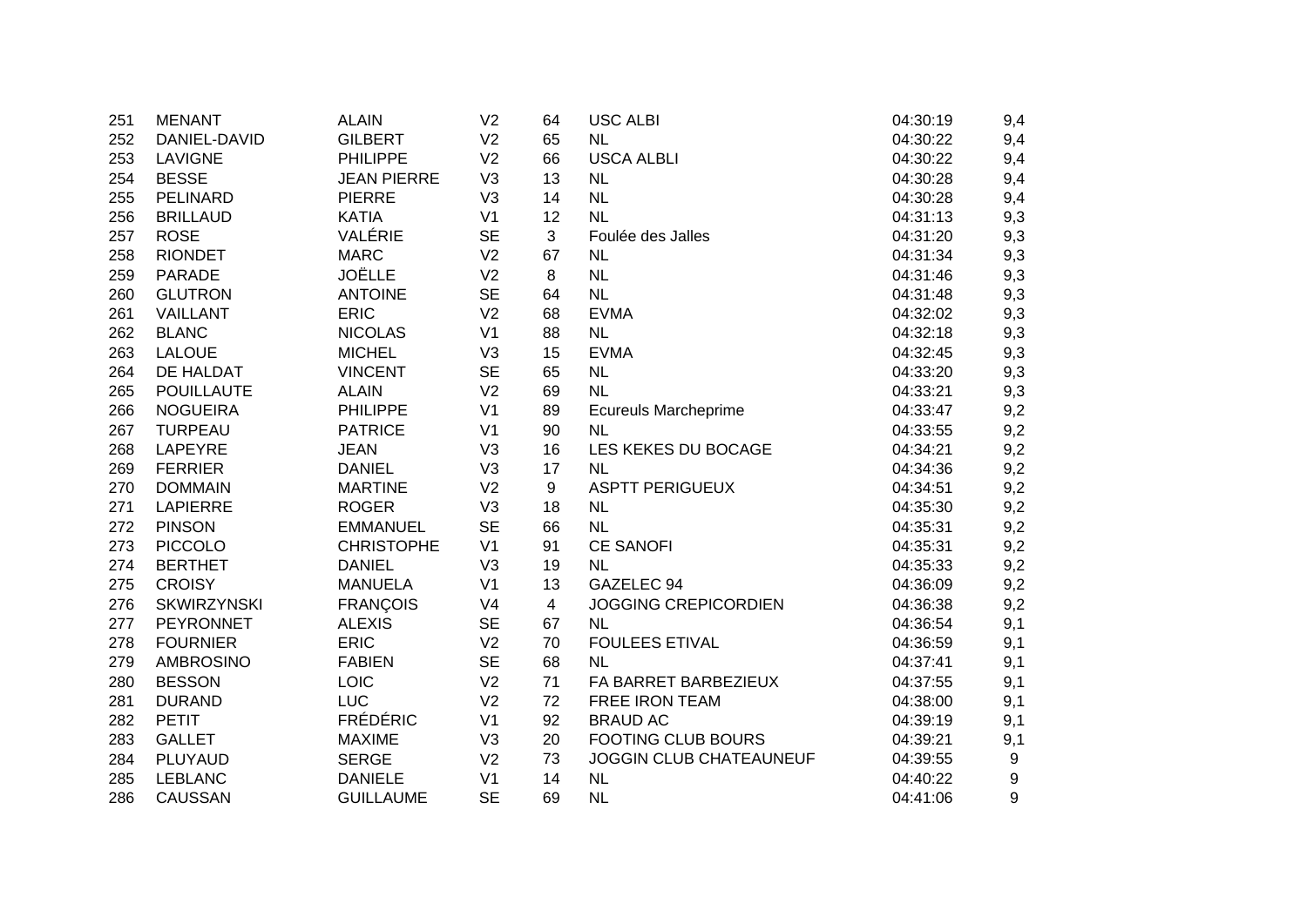| 287 | <b>BAUDET</b>     | <b>JEAN PIERRE</b> | V <sub>2</sub> | 74             | <b>NL</b>                      | 04:41:12 | 9   |
|-----|-------------------|--------------------|----------------|----------------|--------------------------------|----------|-----|
| 288 | <b>BURGAUD</b>    | <b>PATRICK</b>     | V <sub>2</sub> | 75             | <b>NL</b>                      | 04:41:42 | 9   |
| 289 | <b>PEYNAUD</b>    | <b>LUC</b>         | V <sub>1</sub> | 93             | <b>NL</b>                      | 04:42:12 | 9   |
| 290 | <b>CLERBOUT</b>   | <b>CÉCILE</b>      | <b>SE</b>      | $\overline{4}$ | <b>ASCEA CROSS</b>             | 04:43:46 | 8,9 |
| 291 | <b>RICHARD</b>    | <b>JACQUELINE</b>  | V <sub>1</sub> | 15             | LES KEKES DU BOCAGE            | 04:45:47 | 8,9 |
| 292 | <b>RICHARD</b>    | <b>DENIS</b>       | V <sub>1</sub> | 94             | LES KEKES DU BOCAGE            | 04:45:47 | 8,9 |
| 293 | <b>COUET</b>      | <b>THIERRY</b>     | V <sub>1</sub> | 95             | <b>EVMA</b>                    | 04:47:00 | 8,8 |
| 294 | <b>MAZEYRAT</b>   | <b>FRANCK</b>      | V <sub>2</sub> | 76             | <b>EVMA</b>                    | 04:47:00 | 8,8 |
| 295 | <b>MENAGE</b>     | <b>PATRICE</b>     | V <sub>2</sub> | 77             | <b>EVMA</b>                    | 04:47:01 | 8,8 |
| 296 | <b>MARSTEAU</b>   | ALEXANDRE          | <b>SE</b>      | 70             | <b>Running Club St Maixent</b> | 04:47:05 | 8,8 |
| 297 | <b>TABOURDEAU</b> | <b>FRANÇOIS</b>    | V <sub>4</sub> | 5              | <b>NL</b>                      | 04:47:23 | 8,8 |
| 298 | <b>LIMOUZIN</b>   | <b>SANDRINE</b>    | <b>SE</b>      | 5              | NL                             | 04:47:47 | 8,8 |
| 299 | <b>XAVIER</b>     | <b>DEVESA</b>      | V <sub>1</sub> | 96             | <b>NL</b>                      | 04:48:14 | 8,8 |
| 300 | <b>MESSIAEN</b>   | <b>THIERRY</b>     | V <sub>1</sub> | 97             | <b>NL</b>                      | 04:48:53 | 8,8 |
| 301 | <b>MATTINGLY</b>  | <b>MIKE</b>        | V <sub>2</sub> | 78             | LORDSHILL ROAD RUNNERS         | 04:50:28 | 8,7 |
| 302 | <b>MATTINGLY</b>  | <b>DIANE</b>       | V <sub>1</sub> | 16             | LORDSHILL ROAD RUNNERS         | 04:50:28 | 8,7 |
| 303 | <b>POIRAUD</b>    | <b>BERNARD</b>     | V <sub>3</sub> | 21             | <b>NL</b>                      | 04:50:30 | 8,7 |
| 304 | LACARRERE         | <b>FABIEN</b>      | <b>SE</b>      | 71             | <b>NL</b>                      | 04:51:12 | 8,7 |
| 305 | PAQUERIAU         | <b>FRÉDÉRIC</b>    | V <sub>1</sub> | 98             | US DASSAULT ARGENTEUIL         | 04:51:22 | 8,7 |
| 306 | <b>AUGER</b>      | <b>ALAIN</b>       | V <sub>3</sub> | 22             | joggin club Sablais            | 04:51:44 | 8,7 |
| 307 | <b>JULIEN</b>     | <b>PHILIPPE</b>    | V <sub>1</sub> | 99             | <b>NL</b>                      | 04:51:59 | 8,7 |
| 308 | <b>MOUILLE</b>    | <b>YVON</b>        | V <sub>3</sub> | 23             | LES KEKES DU BOCAGE            | 04:52:12 | 8,7 |
| 309 | <b>SOULAS</b>     | <b>CÉLINE</b>      | <b>SE</b>      | $\,6\,$        | <b>JARNAC ATHLETISME</b>       | 04:52:12 | 8,7 |
| 310 | <b>BERNARD</b>    | ANDRÉ              | V <sub>3</sub> | 24             | <b>UAS AIGREFEUILLE</b>        | 04:54:47 | 8,6 |
| 311 | <b>BERLAND</b>    | <b>JEAN</b>        | V <sub>4</sub> | 6              | GAZELEC 94                     | 04:55:06 | 8,6 |
| 312 | <b>HUYNH</b>      | <b>ANTOINE</b>     | V <sub>1</sub> | 100            | NL                             | 04:55:30 | 8,6 |
| 313 | <b>KERDANOFF</b>  | <b>GWÉNAËLLE</b>   | <b>SE</b>      | $\overline{7}$ | <b>CO ANGLADE</b>              | 04:56:58 | 8,5 |
| 314 | <b>DIEZ</b>       | VALÉRIE            | V <sub>1</sub> | 17             | <b>CO ANGLADE</b>              | 04:57:00 | 8,5 |
| 315 | <b>GABORIT</b>    | <b>JEAN MARIE</b>  | V <sub>3</sub> | 25             | <b>NL</b>                      | 04:57:01 | 8,5 |
| 316 | <b>NEAU</b>       | <b>FRANÇOIS</b>    | V <sub>1</sub> | 101            | <b>NL</b>                      | 04:59:07 | 8,5 |
| 317 | <b>MARQUIS</b>    | <b>JEAN MARIE</b>  | V <sub>2</sub> | 79             | <b>LES FONDUSPORTS</b>         | 04:59:39 | 8,4 |
| 318 | <b>ISAAC</b>      | <b>NADINE</b>      | V <sub>2</sub> | 10             | PLAUDREN ENDURANCE             | 04:59:45 | 8,4 |
| 319 | <b>ISAAC</b>      | <b>PATRICE</b>     | V <sub>2</sub> | 80             | PLAUDREN ENDURANCE             | 04:59:45 | 8,4 |
| 320 | <b>BREDIN</b>     | <b>ALAIN</b>       | V <sub>3</sub> | 26             | <b>NL</b>                      | 04:59:58 | 8,4 |
| 321 | <b>CROISY</b>     | <b>BRUNO</b>       | V <sub>2</sub> | 81             | GAZELEC 94                     | 05:00:41 | 8,4 |
| 322 | <b>DANTZER</b>    | <b>GILBERT</b>     | V <sub>2</sub> | 82             | <b>USM DASSAULT</b>            | 05:01:36 | 8,4 |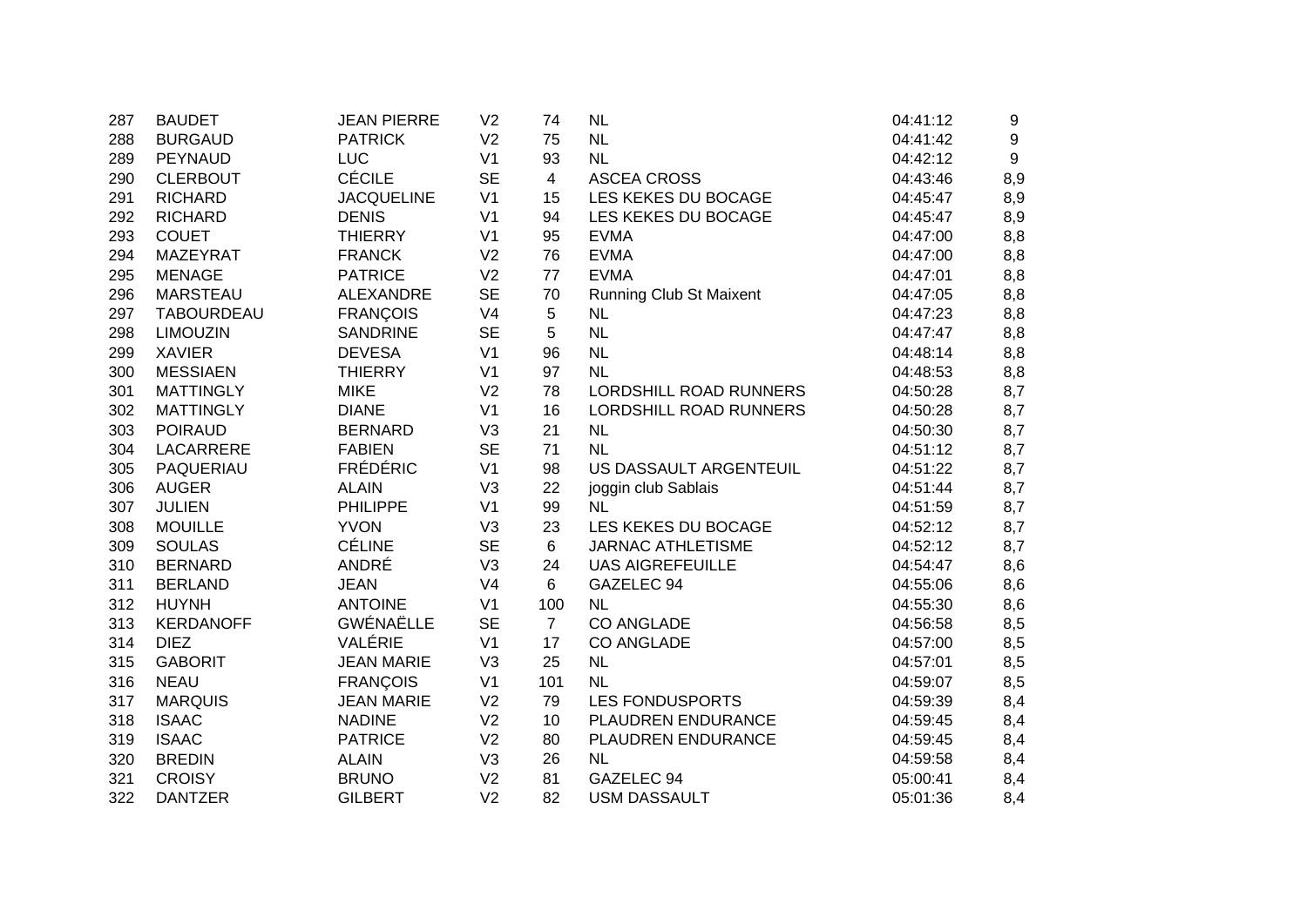| 323 | <b>HURSON</b>      | <b>CHRISTIAN</b>     | V <sub>2</sub> | 83  | ASJ LA CHAUSSE ST VICTOR    | 05:01:37 | 8,4 |
|-----|--------------------|----------------------|----------------|-----|-----------------------------|----------|-----|
| 324 | <b>DAIMANT</b>     | <b>MARC</b>          | V <sub>2</sub> | 84  | ASJ LA CHAUSSE ST VICTOR    | 05:01:38 | 8,4 |
| 325 | <b>MANARESI</b>    | <b>CORINE</b>        | V <sub>2</sub> | 11  | ASJ LA CHAUSSE ST VICTOR    | 05:01:38 | 8,4 |
| 326 | <b>LANCHAS</b>     | <b>PASCAL</b>        | V <sub>2</sub> | 85  | GAZELEC 94                  | 05:01:38 | 8,4 |
| 327 | <b>FLEURETTE</b>   | <b>ROMAIN</b>        | V <sub>2</sub> | 86  | GAZELEC 94                  | 05:01:41 | 8,4 |
| 328 | <b>GENET</b>       | MYLÈNE               | V <sub>2</sub> | 12  | AC LES PUCES LIGNERONNAISE  | 05:03:32 | 8,3 |
| 329 | <b>GENET</b>       | <b>PHILIPPE</b>      | V <sub>2</sub> | 87  | AC LES PUCES LIGNERONNAISE  | 05:03:34 | 8,3 |
| 330 | <b>GROIZELEAU</b>  | <b>JEAN RENÉ</b>     | V3             | 27  | <b>NL</b>                   | 05:03:36 | 8,3 |
| 331 | PAUVREAU           | <b>DOMINIQUE</b>     | V <sub>1</sub> | 102 | <b>NL</b>                   | 05:04:41 | 8,3 |
| 332 | <b>BENNACEUR</b>   | <b>MICHEL</b>        | V <sub>3</sub> | 28  | <b>NL</b>                   | 05:05:30 | 8,3 |
| 333 | <b>ROHEE</b>       | <b>MARTINE</b>       | V <sub>1</sub> | 18  | <b>FOULEES ETIVAL</b>       | 05:06:04 | 8,3 |
| 334 | <b>ARLECCHINI</b>  | Franck               | V <sub>1</sub> | 103 | <b>NL</b>                   | 05:06:08 | 8,3 |
| 335 | <b>LEROY</b>       | <b>FRANÇOIS</b>      | V <sub>2</sub> | 88  | NL                          | 05:07:23 | 8,2 |
| 336 | <b>DAUNAY</b>      | VALÉRIE              | V <sub>1</sub> | 19  | <b>NL</b>                   | 05:08:28 | 8,2 |
| 337 | <b>CLEENEWERCK</b> | <b>FRANÇOIS</b>      | V <sub>1</sub> | 104 | <b>NL</b>                   | 05:09:09 | 8,2 |
| 338 | <b>MICHEL</b>      | <b>DJAMILA</b>       | V <sub>1</sub> | 20  | <b>NL</b>                   | 05:09:46 | 8,2 |
| 339 | <b>FERNEZ</b>      | <b>PASCAL</b>        | V <sub>2</sub> | 89  | <b>JPLF</b>                 | 05:09:48 | 8,2 |
| 340 | <b>FERNEZ</b>      | <b>JEAN MARC</b>     | V <sub>2</sub> | 90  | <b>JPLF</b>                 | 05:09:48 | 8,2 |
| 341 | <b>DUSSART</b>     | <b>PATRICK</b>       | V <sub>1</sub> | 105 | <b>JPLF</b>                 | 05:09:49 | 8,2 |
| 342 | <b>DUVIGNAC</b>    | <b>JEAN PHILIPPE</b> | V <sub>2</sub> | 91  | <b>NL</b>                   | 05:11:01 | 8,1 |
| 343 | <b>BOBINEAU</b>    | <b>HERVÉ</b>         | V <sub>2</sub> | 92  | <b>NL</b>                   | 05:12:16 | 8,1 |
| 344 | <b>PAPIN</b>       | <b>JOSIANE</b>       | V <sub>2</sub> | 13  | LES BEAUX MOLLETS           | 05:12:16 | 8,1 |
| 345 | <b>ARSICAUD</b>    | <b>REMI</b>          | V <sub>2</sub> | 93  | <b>NL</b>                   | 05:12:17 | 8,1 |
| 346 | <b>BREMAUD</b>     | <b>ARMELLE</b>       | V <sub>2</sub> | 14  | <b>NL</b>                   | 05:12:17 | 8,1 |
| 347 | <b>GORGE</b>       | <b>JEAN LUC</b>      | V <sub>2</sub> | 94  | <b>NL</b>                   | 05:12:18 | 8,1 |
| 348 | <b>RAINETEAU</b>   | <b>LIONEL</b>        | V <sub>1</sub> | 106 | <b>NL</b>                   | 05:12:18 | 8,1 |
| 349 | <b>AMBROSINO</b>   | <b>BASMAH</b>        | <b>SE</b>      | 8   | <b>NL</b>                   | 05:15:27 | 8   |
| 350 | <b>HOARAU</b>      | <b>JOSEPH</b>        | V <sub>3</sub> | 29  | <b>CE SANOFI</b>            | 05:17:19 | 8   |
| 351 | <b>SKWIRZYNSKI</b> | <b>JEAN LUC</b>      | V <sub>2</sub> | 95  | <b>JOGGING CREPICORDIEN</b> | 05:17:58 | 8   |
| 352 | <b>VAUCHEL</b>     | <b>DANIEL</b>        | V <sub>1</sub> | 107 | GAZELEC 94                  | 05:18:45 | 7,9 |
| 353 | <b>SANCHEZ</b>     | <b>PHILIPPE</b>      | V <sub>1</sub> | 108 | <b>NL</b>                   | 05:19:53 | 7,9 |
| 354 | <b>MINARD</b>      | <b>BRUNO</b>         | <b>SE</b>      | 72  | <b>NL</b>                   | 05:21:20 | 7,9 |
| 355 | <b>SCHROEDER</b>   | <b>CHRISTINE</b>     | V <sub>2</sub> | 15  | 100 MARATHON CLUB           | 05:21:56 | 7,9 |
| 356 | <b>VENDE</b>       | <b>SERGE</b>         | V <sub>2</sub> | 96  | <b>NL</b>                   | 05:24:00 | 7,8 |
| 357 | <b>EYMAS</b>       | <b>MICHEL</b>        | V <sub>2</sub> | 97  | <b>NL</b>                   | 05:25:54 | 7,8 |
| 358 | CAZENAVE           | RÉMY                 | <b>SE</b>      | 73  | <b>NL</b>                   | 05:25:57 | 7,8 |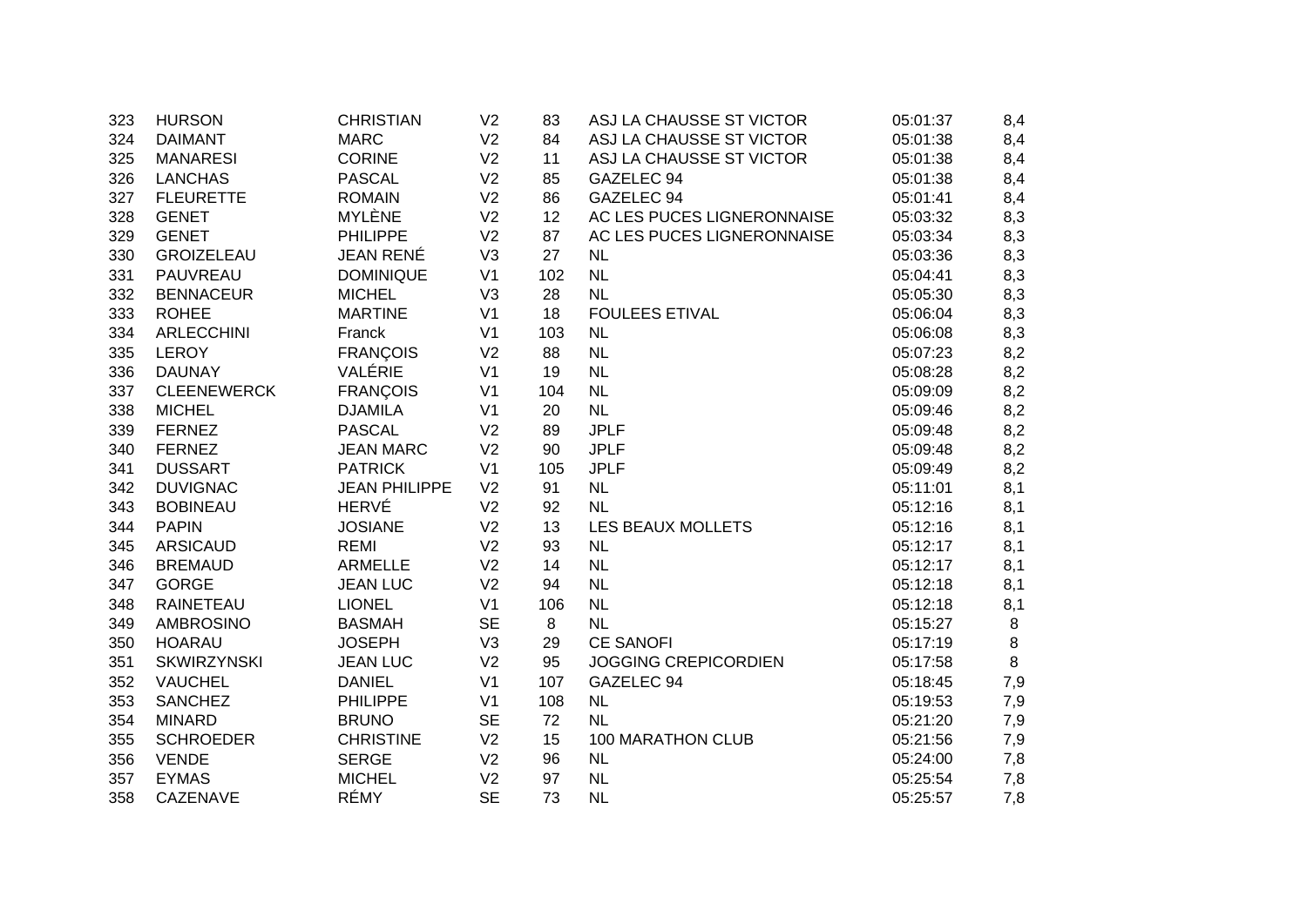| 359 | <b>QUEHEN</b>     | <b>CATHERINE</b>     | V <sub>2</sub> | 16             | NL                      | 05:26:09 | 7,8 |
|-----|-------------------|----------------------|----------------|----------------|-------------------------|----------|-----|
| 360 | <b>GEINOZ</b>     | <b>ANNICK</b>        | V <sub>2</sub> | 17             | <b>ACB</b>              | 05:26:15 | 7,8 |
| 361 | <b>LOUERAT</b>    | <b>COLETTE</b>       | V <sub>1</sub> | 21             | <b>AC ST BREVIN</b>     | 05:26:16 | 7,8 |
| 362 | <b>GLACHET</b>    | <b>ARNAUD</b>        | <b>SE</b>      | 74             | <b>NL</b>               | 05:26:18 | 7,8 |
| 363 | CAZENAVE          | <b>ERIC</b>          | V <sub>1</sub> | 109            | <b>NL</b>               | 05:26:28 | 7,8 |
| 364 | <b>BLANCO</b>     | <b>LAURENT</b>       | V <sub>1</sub> | 110            | <b>NL</b>               | 05:27:36 | 7,7 |
| 365 | <b>COUSTURE</b>   | <b>PASCAL</b>        | <b>SE</b>      | 75             | CASTELNAU ESCALADE      | 05:27:36 | 7,7 |
| 366 | <b>GABORIAUD</b>  | <b>ROGER</b>         | V <sub>2</sub> | 98             | <b>NL</b>               | 05:27:37 | 7,7 |
| 367 | <b>VESQUE</b>     | VÉRONIQUE            | V <sub>1</sub> | 22             | <b>NL</b>               | 05:30:01 | 7,7 |
| 368 | <b>RACAUD</b>     | <b>BRIGITTE</b>      | V <sub>2</sub> | 18             | <b>ASC LIGNIERES</b>    | 05:30:01 | 7,7 |
| 369 | LAVERTY           | <b>JEAN PIERRE</b>   | V <sub>4</sub> | $\overline{7}$ | <b>AS</b>               | 05:30:02 | 7,7 |
| 370 | <b>GAULTIER</b>   | <b>BRIGITTE</b>      | V <sub>1</sub> | 23             | LIGNIERE LACARELLE      | 05:30:02 | 7,7 |
| 371 | <b>MARC</b>       | <b>MICHEL</b>        | V <sub>3</sub> | 30             | <b>ASC LIGNIERES</b>    | 05:30:02 | 7,7 |
| 372 | <b>ROUILLE</b>    | <b>ANNICK</b>        | V <sub>2</sub> | 19             | <b>NL</b>               | 05:30:03 | 7,7 |
| 373 | <b>GOBE</b>       | <b>DANIEL</b>        | V <sub>2</sub> | 99             | champfremort            | 05:30:03 | 7,7 |
| 374 | <b>AUBERT</b>     | <b>ALAIN</b>         | V <sub>3</sub> | 31             | <b>NL</b>               | 05:30:04 | 7,7 |
| 375 | <b>GUILLET</b>    | <b>JOCELYNE</b>      | V <sub>2</sub> | 20             | <b>ASC LIGNIERES</b>    | 05:30:04 | 7,7 |
| 376 | <b>MICHEL</b>     | <b>NICOLAS</b>       | <b>SE</b>      | 76             | <b>NL</b>               | 05:30:21 | 7,7 |
| 377 | <b>CLEMENCEAU</b> | <b>DAVID</b>         | V <sub>1</sub> | 111            | <b>NL</b>               | 05:30:23 | 7,7 |
| 378 | <b>FREMONT</b>    | <b>MICHEL</b>        | <b>SE</b>      | 77             | <b>NL</b>               | 05:30:25 | 7,7 |
| 379 | <b>FREMONT</b>    | <b>FRÉDÉRIC</b>      | <b>SE</b>      | 78             | <b>NL</b>               | 05:30:25 | 7,7 |
| 380 | <b>BROSSARD</b>   | <b>THIERRY</b>       | <b>SE</b>      | 79             | <b>NL</b>               | 05:31:06 | 7,6 |
| 381 | LASSERRE          | <b>SERGE</b>         | V <sub>1</sub> | 112            | <b>NL</b>               | 05:31:08 | 7,6 |
| 382 | <b>COMTE</b>      | <b>PASCAL</b>        | V <sub>2</sub> | 100            | GAZELEC 94              | 05:31:24 | 7,6 |
| 383 | <b>CROISY</b>     | <b>JOEL</b>          | V <sub>1</sub> | 113            | GAZELEC 94              | 05:31:25 | 7,6 |
| 384 | <b>BALLU</b>      | <b>DANIEL</b>        | V <sub>2</sub> | 101            | <b>ACF MONTERBLANC</b>  | 05:31:33 | 7,6 |
| 385 | <b>PILLET</b>     | GÉRARD               | V <sub>2</sub> | 102            | <b>NL</b>               | 05:32:06 | 7,6 |
| 386 | <b>GAUTER</b>     | <b>JEAN PIERRE</b>   | V <sub>2</sub> | 103            | <b>NL</b>               | 05:32:07 | 7,6 |
| 387 | QUENEC'HDU        | <b>FABIENNE</b>      | V <sub>2</sub> | 21             | <b>NL</b>               | 05:33:38 | 7,6 |
| 388 | <b>KRIEG</b>      | <b>DELPHINE</b>      | V <sub>1</sub> | 24             | <b>NL</b>               | 05:36:32 | 7,5 |
| 389 | <b>KLEIN</b>      | <b>FRANÇOIS</b>      | V <sub>2</sub> | 104            | <b>NL</b>               | 05:36:56 | 7,5 |
| 390 | <b>GERMAIN</b>    | <b>CATHERINE</b>     | V <sub>2</sub> | 22             | <b>NL</b>               | 05:36:58 | 7,5 |
| 391 | <b>COUTURON</b>   | <b>SYLVIE</b>        | V <sub>2</sub> | 23             | <b>NL</b>               | 05:40:56 | 7,4 |
| 392 | <b>AUBERT</b>     | <b>JEAN FRANÇOIS</b> | V <sub>1</sub> | 114            | <b>NL</b>               | 05:44:40 | 7,3 |
| 393 | <b>DAJEAN</b>     | <b>YVES</b>          | V <sub>3</sub> | 32             | <b>GOURDON CYCLISME</b> | 05:44:40 | 7,3 |
| 394 | <b>LESTRADE</b>   | <b>ALAIN</b>         | V <sub>2</sub> | 105            | <b>NL</b>               | 05:44:40 | 7,3 |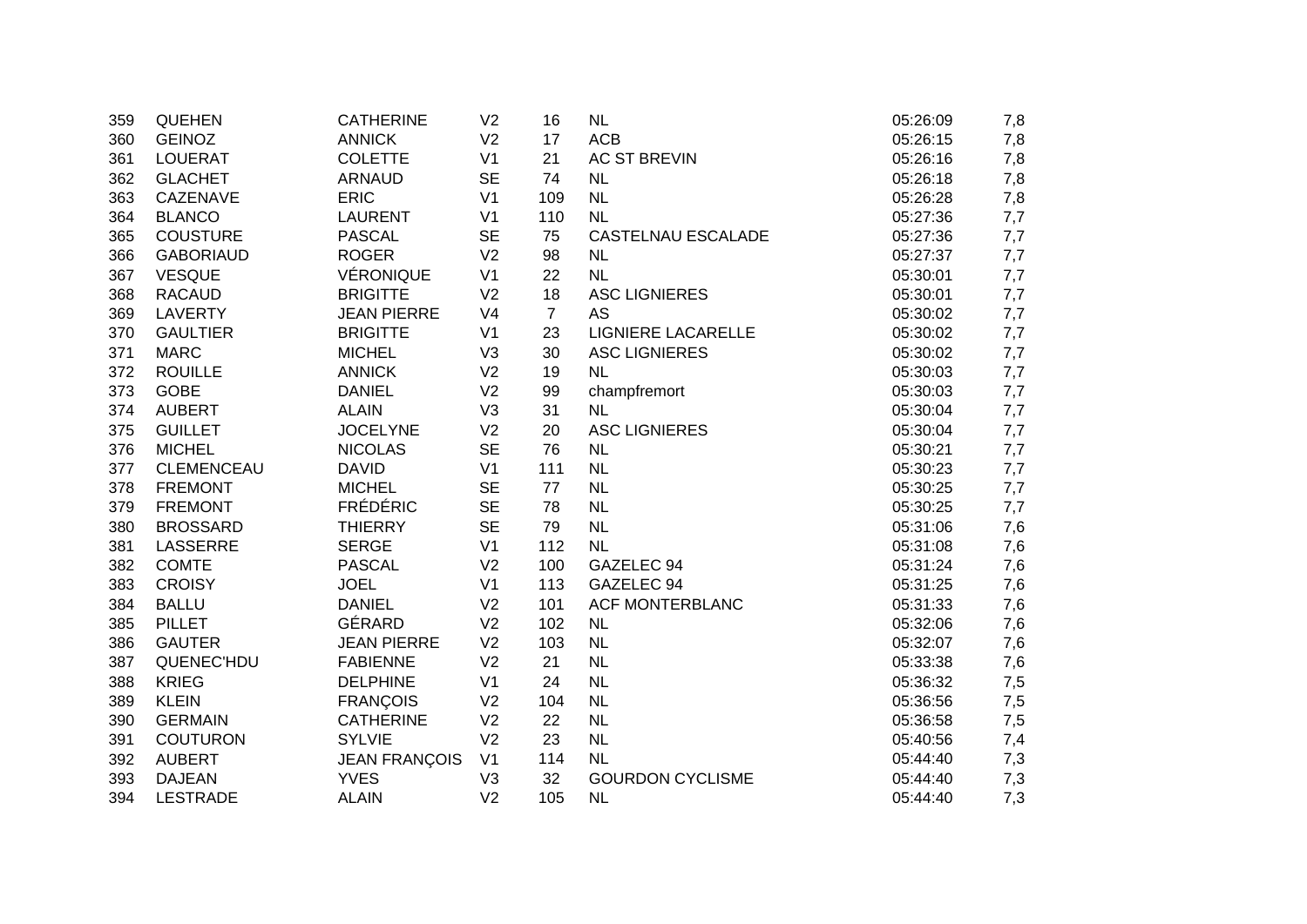| 395 | <b>BRAS</b>       | <b>THIERRY</b>       | V <sub>1</sub> | 115            | NL                           | 05:44:42 | 7,3            |
|-----|-------------------|----------------------|----------------|----------------|------------------------------|----------|----------------|
| 396 | LAVAL             | <b>ALAIN</b>         | V <sub>2</sub> | 106            | NL                           | 05:44:44 | 7,3            |
| 397 | <b>GOODCHILD</b>  | <b>DEREK</b>         | V <sub>3</sub> | 33             | LORDSHILL ROAD RUNNERS       | 05:47:39 | 7,3            |
| 398 | <b>FRANCIS</b>    | <b>ANNE</b>          | V <sub>3</sub> | $\overline{2}$ | <b>NL</b>                    | 05:47:40 | 7,3            |
| 399 | <b>BRADLEY</b>    | <b>ROGER</b>         | V <sub>3</sub> | 34             | NL                           | 05:47:40 | 7,3            |
| 400 | <b>JOSEPH</b>     | <b>PATRICK</b>       | V <sub>1</sub> | 116            | <b>NL</b>                    | 05:47:40 | 7,3            |
| 401 | <b>LAFORET</b>    | <b>JEAN MARIE</b>    | V3             | 35             | <b>ASPTT PERIGUEUX</b>       | 05:48:50 | 7,3            |
| 402 | <b>ROUSSEAU</b>   | ANDRÉ                | V <sub>4</sub> | 8              | <b>NL</b>                    | 05:49:11 | 7,3            |
| 403 | <b>MIMAUD</b>     | <b>JEAN PIERRE</b>   | V <sub>4</sub> | 9              | <b>JOG RUFFECOIS</b>         | 05:51:02 | 7,2            |
| 404 | <b>CAPRONNIER</b> | <b>FRANÇOISE</b>     | V <sub>3</sub> | 3              | <b>STADE SOTTEVILLAIS 76</b> | 05:51:03 | 7,2            |
| 405 | <b>TODESCHINI</b> | <b>BRUNO</b>         | V <sub>2</sub> | 107            | ES SEGRE HAUT ANJOU          | 05:51:05 | 7,2            |
| 406 | <b>COMTE</b>      | CHANTAL              | V <sub>1</sub> | 25             | GAZELEC 94                   | 05:52:49 | 7,2            |
| 407 | <b>BOUCHER</b>    | <b>ALAIN</b>         | V <sub>2</sub> | 108            | GAZELEC 94                   | 05:52:49 | 7,2            |
| 408 | <b>MESUIL</b>     | <b>SERGE</b>         | V <sub>2</sub> | 109            | <b>ASC BNP PARIBAS</b>       | 05:57:56 | 7,1            |
| 409 | <b>PERRIN</b>     | <b>JACQUELINE</b>    | V <sub>2</sub> | 24             | <b>USM DASSAULT</b>          | 05:57:56 | 7,1            |
| 410 | <b>MICHEL</b>     | JEAN-FRANÇOIS        | V <sub>1</sub> | 117            | NL                           | 05:59:23 | $\overline{7}$ |
| 411 | <b>MAZE</b>       | <b>JEAN FRANÇOIS</b> | V <sub>1</sub> | 118            | <b>COURIR A GUENIN</b>       | 06:05:25 | 6,9            |
| 412 | <b>BOTUHA</b>     | <b>PASCAL</b>        | <b>SE</b>      | 80             | <b>COURIR A GUENIN</b>       | 06:05:26 | 6,9            |
| 413 | <b>TREHIN</b>     | <b>ANTHONY</b>       | <b>SE</b>      | 81             | <b>COURIR A GUENIN</b>       | 06:05:28 | 6,9            |
| 414 | <b>GUEGAN</b>     | <b>LAURENT</b>       | V <sub>1</sub> | 119            | <b>COURIR A GUENIN</b>       | 06:05:29 | 6,9            |
| 415 | LE PAIH           | <b>MARC</b>          | <b>SE</b>      | 82             | <b>NL</b>                    | 06:05:39 | 6,9            |
| 416 | <b>EMO</b>        | <b>GUILLAUME</b>     | <b>SE</b>      | 83             | NL                           | 06:06:53 | 6,9            |
| 417 | LENORMAND         | <b>NICOLAS</b>       | <b>SE</b>      | 84             | NL                           | 06:06:53 | 6,9            |
| 418 | <b>CARDINE</b>    | JÉRÉMY               | <b>SE</b>      | 85             | NL                           | 06:06:54 | 6,9            |
| 419 | <b>DARJOUR</b>    | <b>COLETTE</b>       | V <sub>3</sub> | $\overline{4}$ | NL                           | 06:14:25 | 6,8            |
| 420 | <b>DEBORD</b>     | <b>MICHEL</b>        | V <sub>3</sub> | 36             | SANOFI - MARCHEUR            | 06:20:16 | 6,7            |
| 421 | <b>PALACIN</b>    | <b>JACQUELINE</b>    | V <sub>3</sub> | 5              | NL                           | 06:24:55 | 6,6            |
| 422 | <b>BOUAMRIOU</b>  | <b>PHILIPPE</b>      | <b>SE</b>      | 86             | <b>NL</b>                    | 06:43:17 | 6,3            |
| 423 | <b>DUPONT</b>     | <b>OLIVIER</b>       | V <sub>1</sub> | 120            | LES KEKES DU BOCAGE          | 06:45:30 | 6,2            |
| 424 | <b>DUPONT</b>     | <b>CARMELA</b>       | V <sub>1</sub> | 26             | LES KEKES DU BOCAGE          | 06:45:33 | 6,2            |
| 425 | <b>DEMINIER</b>   | <b>LOIC</b>          | V <sub>2</sub> | 110            | ATLETIC BOCAGE VENDEE        | 06:45:34 | 6,2            |
| 426 | PALLARUELO        | <b>FRANÇOISE</b>     | V <sub>1</sub> | 27             | <b>NL</b>                    | 06:45:40 | 6,2            |
| 427 | <b>BOIRON</b>     | <b>JEAN MICHEL</b>   | V <sub>3</sub> | 37             | LES KEKES DU BOCAGE          | 06:45:41 | 6,2            |
| 428 | <b>NEAU</b>       | <b>JEAN MARIE</b>    | V <sub>2</sub> | 111            | <b>ATLETIC BOCAGE VENDEE</b> | 06:46:03 | 6,2            |
| 429 | <b>BONNAUDET</b>  | <b>JEAN NOEL</b>     | V <sub>2</sub> | 112            | NL                           | 06:46:06 | 6,2            |
| 430 | <b>MARTIN</b>     | PHILIP               | <b>SE</b>      | 87             | <b>NL</b>                    | 06:48:14 | 6,2            |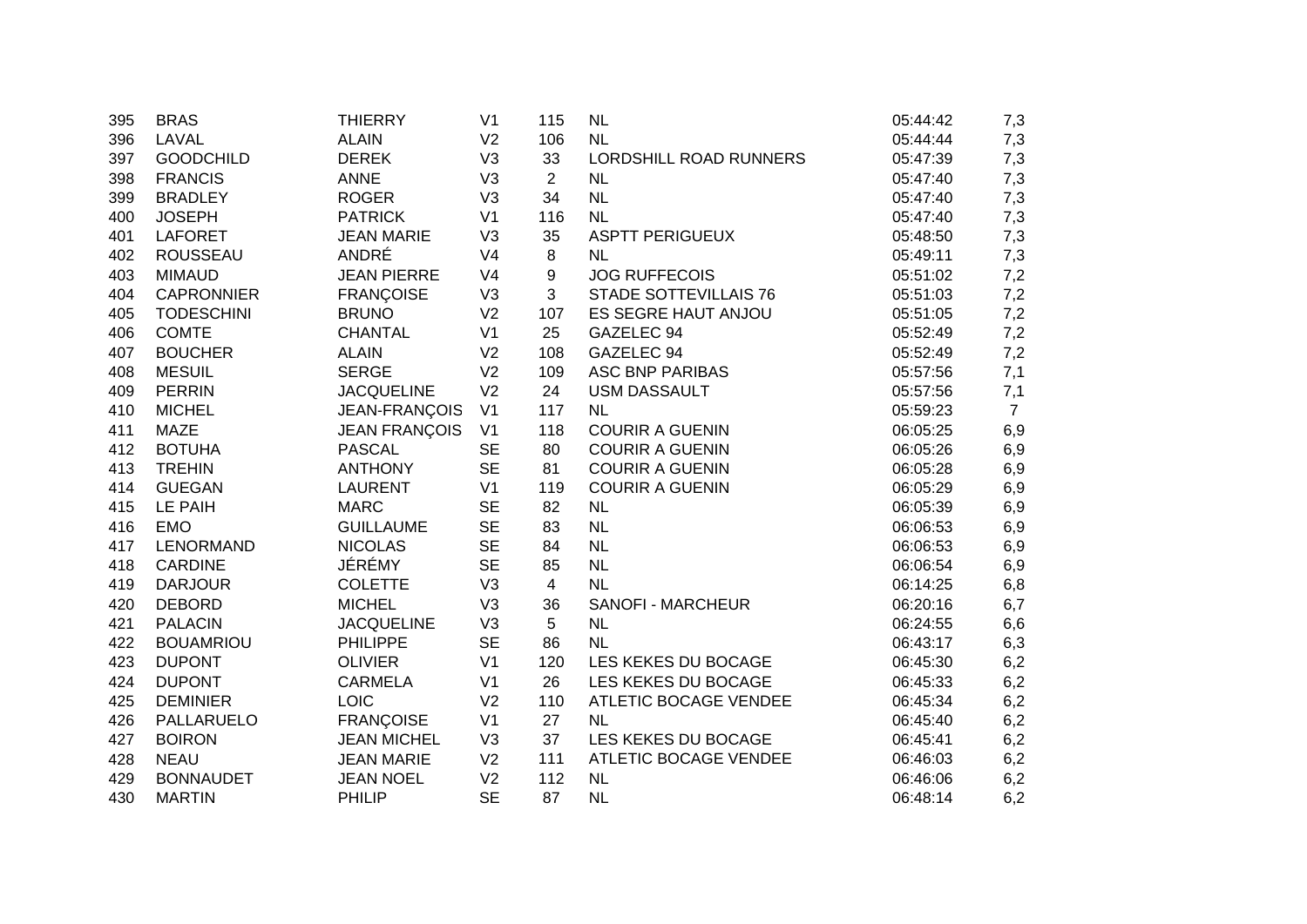| 431 | <b>CLARKE</b>    | <b>MATT</b>        | V <sub>1</sub> | 121 | NL                    | 06:48:15 | 6,2        |
|-----|------------------|--------------------|----------------|-----|-----------------------|----------|------------|
| 432 | <b>JACQ</b>      | <b>YVES</b>        | V <sub>1</sub> | 122 | <b>NL</b>             | 06:50:45 | 6,2        |
| 433 | <b>CHENEL</b>    | <b>JEAN MICHEL</b> | V <sub>1</sub> | 123 | <b>CE SANOFI</b>      | 06:50:49 | 6,2        |
| 434 | <b>DEBRIE</b>    | <b>CHRISTIAN</b>   | V <sub>1</sub> | 124 | <b>NL</b>             | 06:50:51 | 6,2        |
| 435 | <b>NAMBOT</b>    | <b>THIERRY</b>     | V <sub>1</sub> | 125 | <b>NL</b>             | 06:54:25 | 6,1        |
| 436 | <b>PACCAUT</b>   | <b>JOHANN</b>      | <b>SE</b>      | 88  | <b>NL</b>             | 06:54:26 | 6,1        |
| 437 | <b>DROLON</b>    | <b>CHRISTOPHE</b>  | V <sub>1</sub> | 126 | <b>NL</b>             | 06:56:07 | 6,1        |
| 438 | <b>BARBOTEAU</b> | <b>LAURENT</b>     | V <sub>2</sub> | 113 | <b>NL</b>             | 06:58:48 | 6          |
| 439 | <b>PIRSON</b>    | <b>GEORGES</b>     | V <sub>1</sub> | 127 | <b>NL</b>             | 07:19:09 | 5,8        |
| 440 | <b>RICHARD</b>   | <b>BRUNO</b>       | V <sub>2</sub> | 114 | NL                    | 07:27:29 | 5,7        |
| 441 | <b>THENADEY</b>  | <b>FRÉDÉRIC</b>    | V <sub>1</sub> | 128 | <b>CE SANOFI</b>      | 07:31:51 | 5,6        |
| 442 | <b>RICHARD</b>   | <b>JEAN LOUIS</b>  | V <sub>2</sub> | 115 | <b>NL</b>             | 07:32:16 | 5,6        |
| 443 | <b>SERVANTIE</b> | <b>ROLAND</b>      | V <sub>2</sub> | 116 | <b>NL</b>             | 07:35:06 | 5,6        |
| 444 | <b>HOCTIN</b>    | <b>AURÉLIEN</b>    | <b>SE</b>      | 89  | <b>NL</b>             | 07:35:06 | 5,6        |
| 445 | <b>DENIAUD</b>   | <b>OLIVIER</b>     | V <sub>1</sub> | 129 | <b>NL</b>             | 07:40:28 | 5,5        |
| 446 | <b>SCHNEIDER</b> | <b>CATHERINE</b>   | <b>SE</b>      | 9   | <b>NL</b>             | 07:40:28 | 5,5        |
| 447 | <b>CARRE</b>     | <b>CHRISTIAN</b>   | V <sub>2</sub> | Abd | <b>NL</b>             | 00:00:00 | <b>ABD</b> |
| 448 | <b>DEBARRE</b>   | <b>MICKAEL</b>     | <b>SE</b>      | Abd | <b>NL</b>             | 00:00:00 | <b>ABD</b> |
| 449 | <b>GAUVRIT</b>   | <b>LIONEL</b>      | V <sub>1</sub> | Abd | <b>NL</b>             | 00:00:00 | <b>ABD</b> |
| 450 | <b>BOUVET</b>    | <b>FABRICE</b>     | V <sub>2</sub> | Abd | <b>NL</b>             | 00:00:00 | <b>ABD</b> |
| 451 | <b>SOULIER</b>   | <b>JEAN CLAUDE</b> | V <sub>2</sub> | Abd | A.VOS. BASKETS ISTRES | 00:00:00 | <b>ABD</b> |
| 452 | <b>TRICONNET</b> | <b>THIERRY</b>     | V <sub>1</sub> | Abd | <b>NL</b>             | 00:00:00 | <b>ABD</b> |
| 453 | <b>VIOLANTE</b>  | <b>SÉBASTIEN</b>   | <b>SE</b>      | Abd | NL                    | 00:00:00 | <b>ABD</b> |
| 454 | <b>MIOCHE</b>    | <b>JEAN PIERRE</b> | V <sub>2</sub> | Abd | NL                    | 00:00:00 | <b>ABD</b> |
| 455 | LANDREAU         | <b>SERGE</b>       | V <sub>1</sub> | Abd | <b>CE SANOFI</b>      | 00:00:00 | <b>ABD</b> |
| 456 | <b>LAGACHE</b>   | <b>HENRY</b>       | V <sub>2</sub> | Abd | JPLF                  | 00:00:00 | <b>ABD</b> |
| 457 | <b>LEDUC</b>     | <b>JEAN</b>        | V <sub>2</sub> | Abd | <b>NL</b>             | 00:00:00 | <b>ABD</b> |
| 458 | <b>BENOISTON</b> | <b>LAURENT</b>     | V <sub>1</sub> | Abd | NL                    | 00:00:00 | <b>ABD</b> |
| 459 | <b>BERTHELOT</b> | <b>DIDIER</b>      | V <sub>1</sub> | Abd | AS BUSSIERE A PIED    | 00:00:00 | <b>ABD</b> |
| 460 | <b>SERVAT</b>    | <b>STÉPHANE</b>    | V <sub>1</sub> | Abd | <b>NL</b>             | 00:00:00 | <b>ABD</b> |
| 461 | PUCHEU-PLANTE    | <b>DAVID</b>       | V <sub>1</sub> | Abd | <b>NL</b>             | 00:00:00 | <b>ABD</b> |
| 462 | <b>BONNIN</b>    | <b>SÉBASTIEN</b>   | <b>SE</b>      | Abd | 1000 pattes surgères  | 00:00:00 | <b>ABD</b> |
| 463 | <b>MANDON</b>    | <b>LAURENT</b>     | <b>SE</b>      | Abd | NL                    | 00:00:00 | ABD        |
| 464 | <b>BARON</b>     | <b>JACQUES</b>     | V <sub>1</sub> | Abd | ASV S/L CA LUCONNAIS  | 00:00:00 | ABD        |
| 465 | <b>SIMON</b>     | <b>PHILIPPE</b>    | V <sub>2</sub> | Abd | <b>USRA</b>           | 00:00:00 | ABD        |
| 466 | <b>GODET</b>     | <b>JEAN MARIE</b>  | V <sub>2</sub> | Abd | <b>NL</b>             | 00:00:00 | <b>ABD</b> |